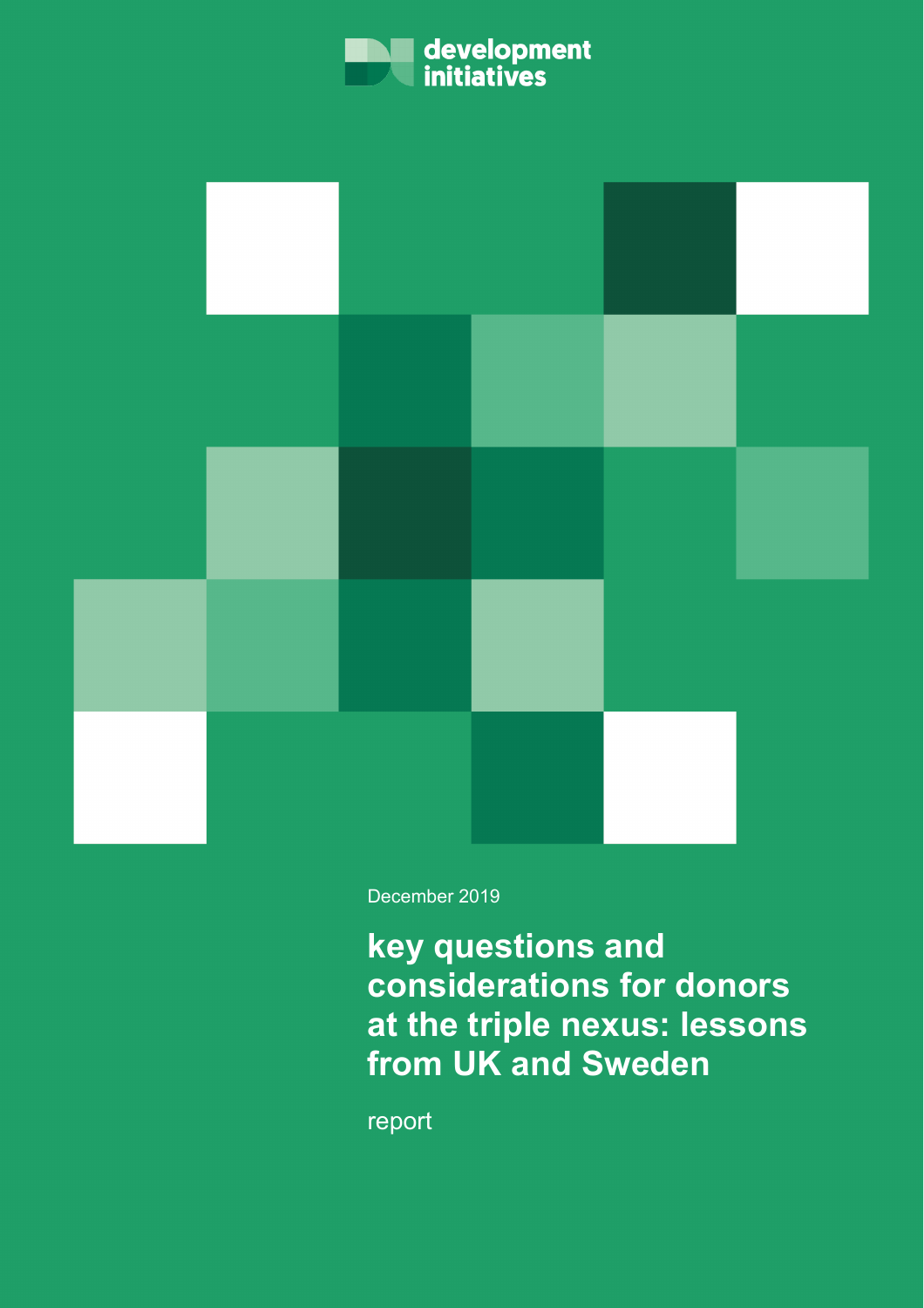# **Contents**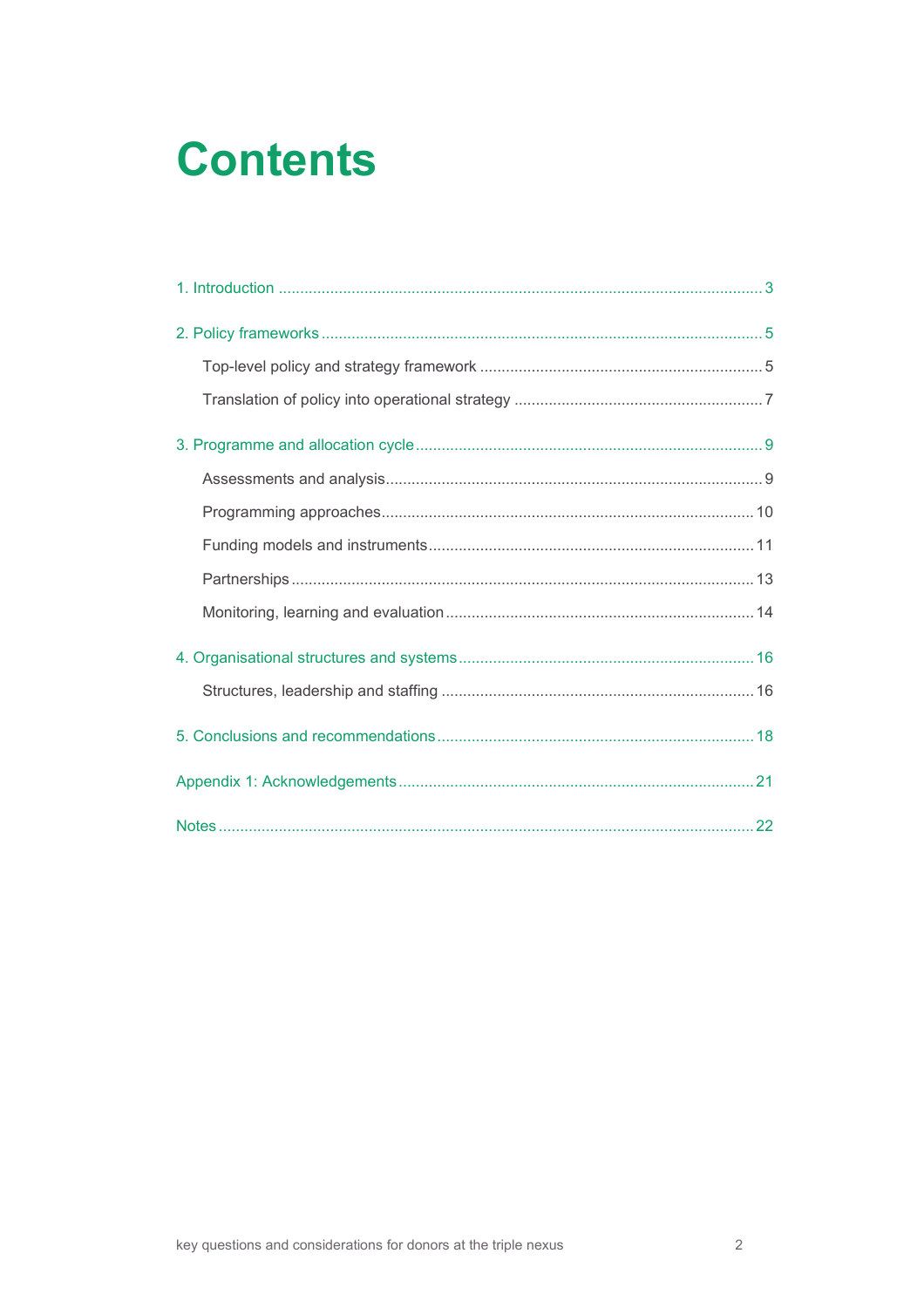# <span id="page-2-0"></span>**1. Introduction**

Crises are the expression of underlying and ongoing problems. Reducing the incidences, severity and impacts of crises demands a concerted, multi-faceted approach: working at the 'nexus' between emergency response and longer-term approaches to reduce peoples' vulnerabilities and risks, including poverty and insecurity.

This has been long understood and is reflected in the commitments of the Sustainable Development Goals to "leave no one behind". It has gained renewed focus as a policy agenda since the 2016 Agenda for Humanity called for humanitarian and development actors to work together to achieve 'Collective Outcomes' for people.[1](#page-21-1) This was followed by the creation of a United Nations Joint Steering Committee to pilot a "New Way of Working": collaborative, multi-year approaches drawing on the comparative strengths of multiple actors.[2](#page-21-2) Building on this, in February 2019, the Organisation for Economic Cooperation and Development's Development Assistance Committee (OECD DAC) published its recommendation on the 'humanitarian-development-peace nexus',<sup>[3](#page-21-3)</sup> adding peace to the previously dual nexus to create the so-called 'triple nexus'. This provides a set of working principles for DAC members and a common reference point for all relevant organisations (Box 1).

Financing is crucial to realising all these commitments – not just to provide funding for interventions, but to enable and incentivise collaborative and coherent working. Bilateral government donors have a central role to play in supporting, shaping and catalysing system-wide and context-specific coordination and action. However, for many donors, funding and financing approaches to the nexus are still catching up with the policy agenda. Sharing learning both within and between donors, and including their partners in this, will make this process more efficient and effective.

All donors face similar questions at strategic, principle and practical levels, situated in the political context of their official development assistance (ODA) agendas. Strategically, what scale of ambition should they aim for in the spectrum from complementarity to coherence; to what extent is the focus on system transformation as well as internal change? In terms of principles, how do they maintain neutral and impartial humanitarian action while pursuing peace and development priorities? Practically, how can they balance top-down approaches with contextually tailored initiatives? Ultimately, they all face the same central challenges: what is possible within their structures and resources and what works for affected people?

This report is part of a series of studies intended to share emerging lessons and approaches as donors evolve their application of their nexus commitments. Drawing on the findings of two reports which look in detail at Sweden and the UK's respective approaches, it draws out key lessons, examples and questions of wider relevance to other donors and agencies.[4](#page-21-4) It examines findings under three areas of donor operation: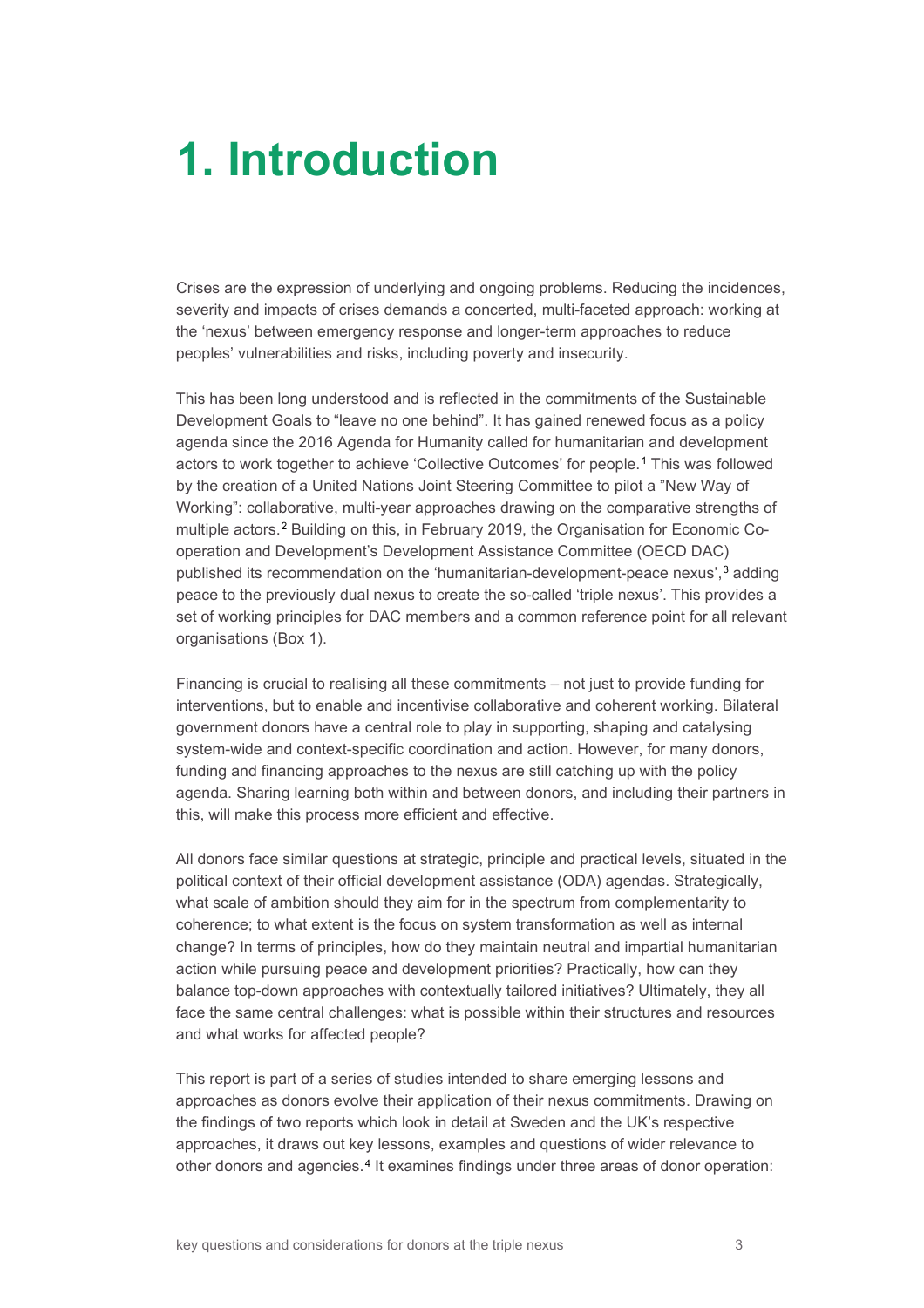the policy frameworks that guide their work; the programme and allocation cycle through which it is implemented; and the organisational structures and systems that enable it. It is clear that just as there can be no template for putting the nexus into practice in-country, nor can there be a single model for donors, whose political contexts, architecture and resources vary widely. The intention of this series is therefore to shed light and provide insights from several different donors – starting with Sweden and the UK – in order to stimulate and inform open dialogue and considered action.

## **Box 1: A note on terminology**

This paper uses 'nexus' or 'triple nexus' as short-hand terms to refer to the connections between humanitarian, development and peacebuilding approaches. It aligns with the definition in the OECD DAC recommendation:[5](#page-21-5)

'Nexus approach' refers to the aim of strengthening collaboration, coherence and complementarity. The approach seeks to capitalize on the comparative advantages of each pillar – to the extent of their relevance in the specific context – in order to reduce overall vulnerability and the number of unmet needs, strengthen risk management capacities and address root causes of conflict.

Achieving collaboration, coherence and complementarity means quite different things to different actors. We understand the three ambitions to sit on a spectrum from complementarity to coherence, with complementarity being the minimum requirement for approaching the nexus. At the higher end of the spectrum, the nexus can fundamentally challenge existing divisions between humanitarian, development and peace systems, encouraging stronger coherence and working towards shared outcomes. The three pillars are not exclusive or fixed – donors and agencies may need to employ and move between them at different times and in different contexts. We also recognise that there are three dual nexuses within the triple nexus – the well-established humanitarian–development nexus as well as the development-peace and humanitarian-peace nexuses.

We are clear that working 'at the nexus' to make these connections is not an end in itself, but a means to addressing and reducing people's unmet needs, risks and vulnerabilities, increasing their resilience, addressing the root causes of conflict and building peace. However, as noted in recent research on financing the nexus at the country level, the scope and ambitions of the nexus are not yet clear.[6](#page-21-6) Further clarification is required as to whether the ambitions of the nexus are to work on technical issues within humanitarian and development programming of limited scale and impact or to address more fundamental challenges in terms of engaging with the political economy.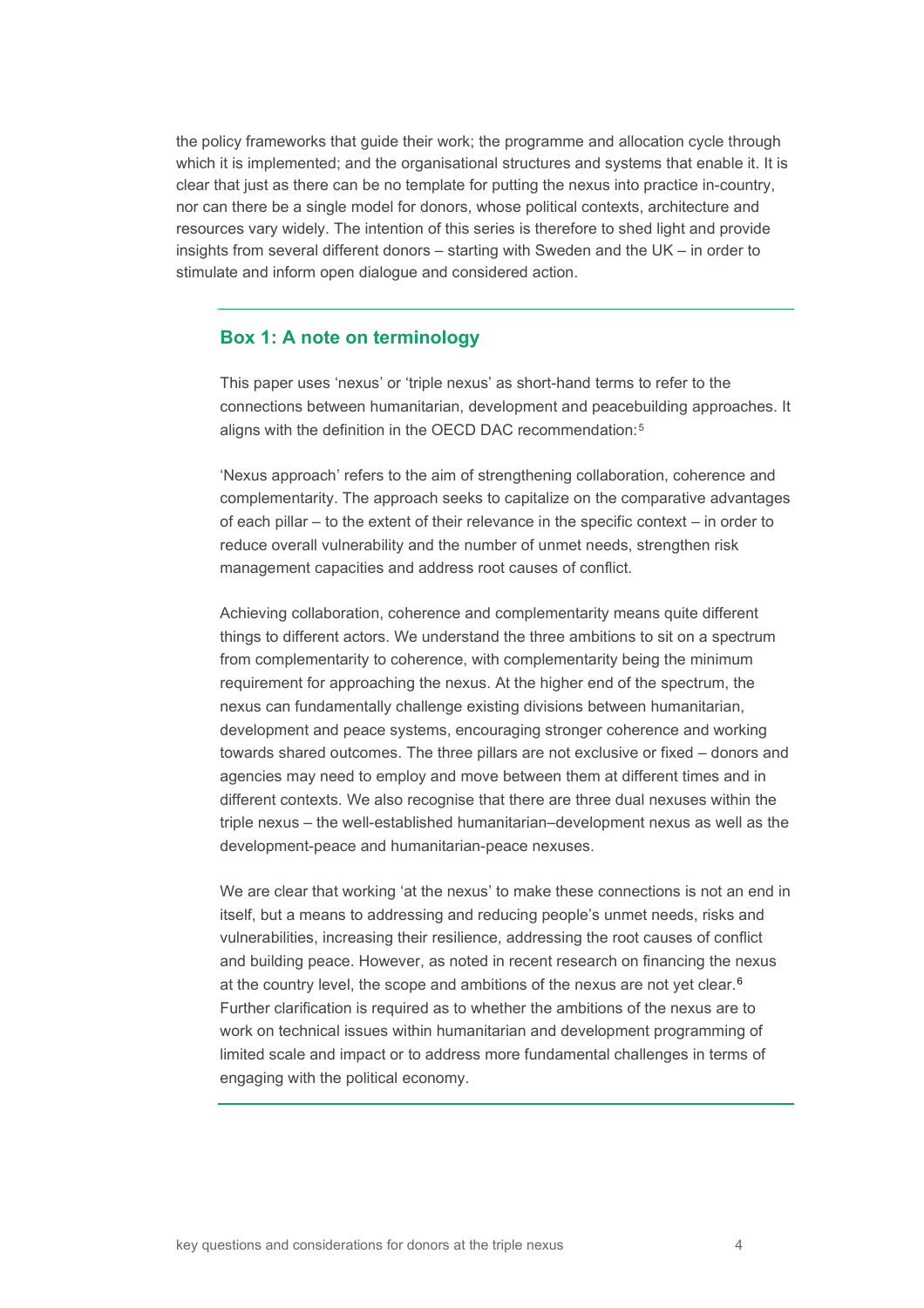# <span id="page-4-0"></span>**2. Policy frameworks**

## <span id="page-4-1"></span>**Top-level policy and strategy framework**

## Common observations

Donors' overarching visions for their international official development assistance (ODA) help to set the rationale, intent and broad parameters for coherence and connections between humanitarian, development, peacebuilding and political dialogue in crisis contexts. As multi-year framework documents, these tend to pre-date the Organisation for Economic Co-operation and Development's Development Assistance Committee (OECD DAC) recommendation, but many of its enduring themes, particularly those on risk and resilience, are reflected within both Sweden and the UK's high-level strategies.

Both donors have been actively engaging in nexus discussions on the global stage, most recently with the DAC in developing the triple nexus recommendation, with the UK acting as co-chair of the International Network on Conflict and Fragility (INCAF) in the negotiations leading up to the recommendation. Engagement with two strategic issues – resilience and fragility – have laid the foundations for their engagement. Sweden and the UK were both early, proactive and committed champions of resilience approaches as a central component of the humanitarian-development dual nexus.[7](#page-21-7) Both donors have also increased their strategic focus on – and funding for – engaging in fragile contexts, and on addressing conflict and instability as a prerequisite for sustainable development, providing a clear rationale for making the connections between humanitarian, development and peacebuilding efforts.

Building synergies with the peace aspect of the nexus poses challenges for donors and implementing agencies alike, especially concerning the humanitarian-peace dual nexus. More progress is noted in the development-peace dual nexus through, for example, efforts to integrate a peace lens into development programming. The existence of these challenges not only results from commitments on the triple nexus being very new and less developed but also reflects tensions between political agendas around security and stabilisation and needs-based principled humanitarian assistance. There is a demand for more thought about the types of peacebuilding or security activities that are relevant and appropriate to the nexus, and those that are not, as well as the limitations of the nexus concerning humanitarian assistance given the risk of alignment and the challenge of extending focus beyond addressing severe needs in the context of finite resources.

## Notable practice

Both Sweden's Policy Framework (2016) and the UK's Aid Strategy (2015) lay the foundation for the triple nexus by reflecting the "leave no one behind" imperative of Agenda 2030. Sweden's Policy Framework sets out the aim of ODA as creating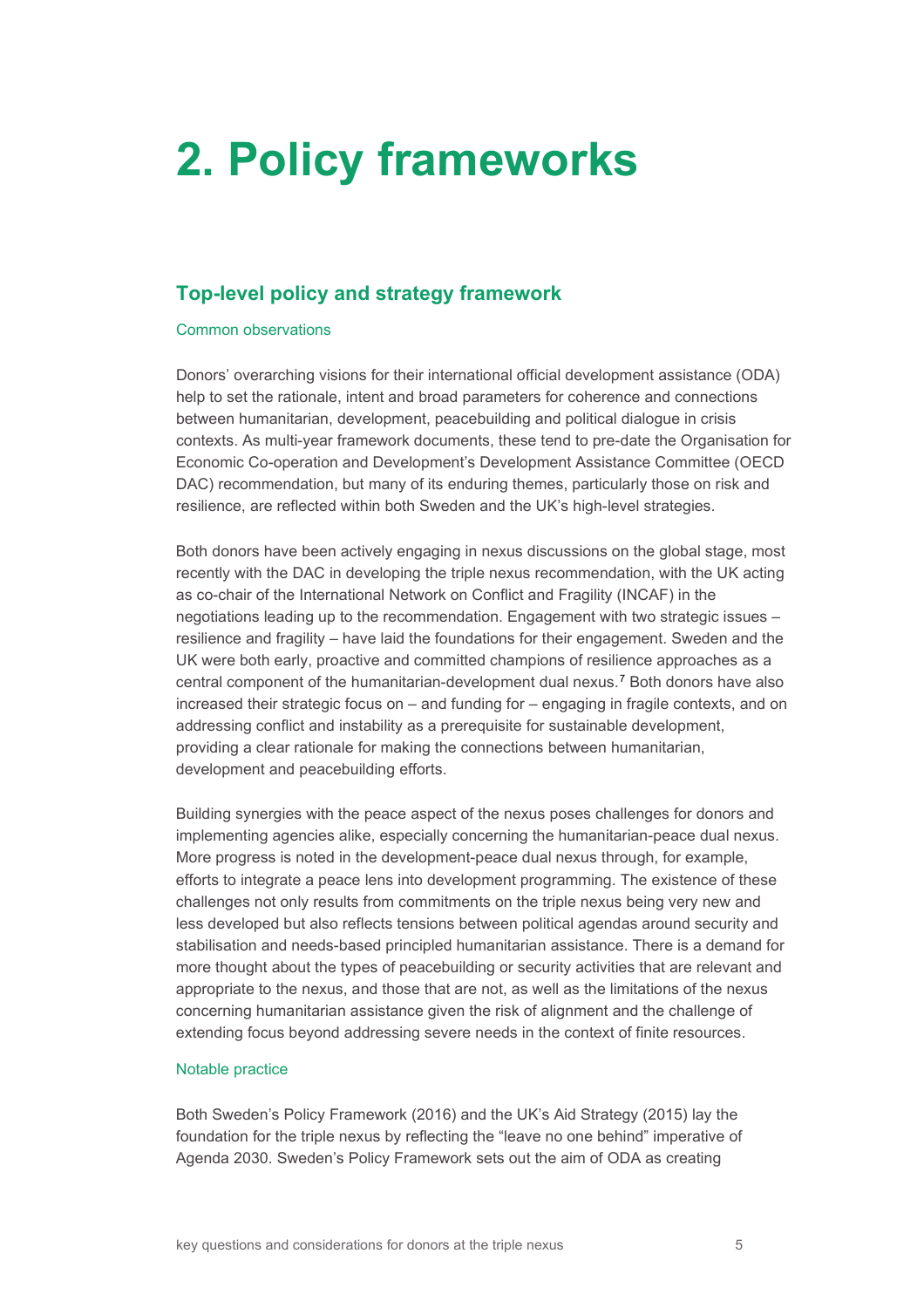"preconditions for better living conditions for people living in poverty and under oppression", [8](#page-21-8) and the UK Aid Strategy states that the UK "will lead the world in implementing the Leave No One Behind Promise and […] will prioritise work that targets the most vulnerable and disadvantaged, the most excluded, those caught in crises and those most at risk of violence and discrimination".[9](#page-21-9)

While the respective roles of humanitarian, development and peace support are indicated in both donors' ODA policy frameworks, they also demand complementarity and interplay between them as a minimum and aim to promote the role of development actors in building resilience and responding to risk. Sweden's overarching ODA policy framework sets out the ambition of "increasing the resilience of societies and opportunities of people, and thus reducing the risk of humanitarian crises and preventing protracted crises".[10](#page-21-10) The UK's Aid Strategy (2015) and its Humanitarian Reform Policy (2017) focus on resilience, with the latter stating the intention to "bring together humanitarian and development funding to support education, jobs, health and social protection given the protracted nature of crisis and harness humanitarian and development responses for a bespoke response to crisis".[11](#page-21-11) Building on this, the UK Department for International Development (DFID) has developed a focus on protracted crises, recognising the need to address the risks and drivers of crisis and longer-term livelihood needs, as well as providing humanitarian response.<sup>[12](#page-21-12)</sup> Cementing this broader focus on crisis and risk that extends beyond humanitarian assistance within official policy would strengthen uptake further.

In terms of the connection with peace, the current Operational Plan formulated by the Swedish International Development Cooperation Agency (Sida) connects to the Policy Framework and sets the explicit objective of developing "methods, ways of working and routines that enable an effective interplay between humanitarian assistance and longterm development, including peacebuilding contributions," although, as the next section explores, progress towards realising this objective is, so far, patchy.[13](#page-21-13) The UK Aid Strategy (2015) shifted the agenda towards focusing on conflict and stabilisation and integrating a peace lens into development programming. The policy framework could go further to explicitly cover ambitions for building the complementarity of peace work with humanitarian assistance, in a way that safeguards humanitarian principles.

## Key questions and considerations for donors

- 1. The top-level policy frameworks of both donors pre-date the DAC recommendation. As we shall see in a later section, a top-level policy steer that is broadly conducive and not contradictory to working at the nexus is sufficient for action. Do donors now need to formally write the triple nexus into top-level policy, in order to send a stronger statement of intent? If so, this must be at the level of overall ODA policy, to ensure ownership is not seen to rest solely in the humanitarian domain.
- 2. National interest is an inevitable part either implicit (in the case of Sweden) or explicit (in the case of the UK) – of the rationale for directing development and peacebuilding and stability support. How can policy frameworks help to reconcile this with risk-informed and needs-based prioritisation?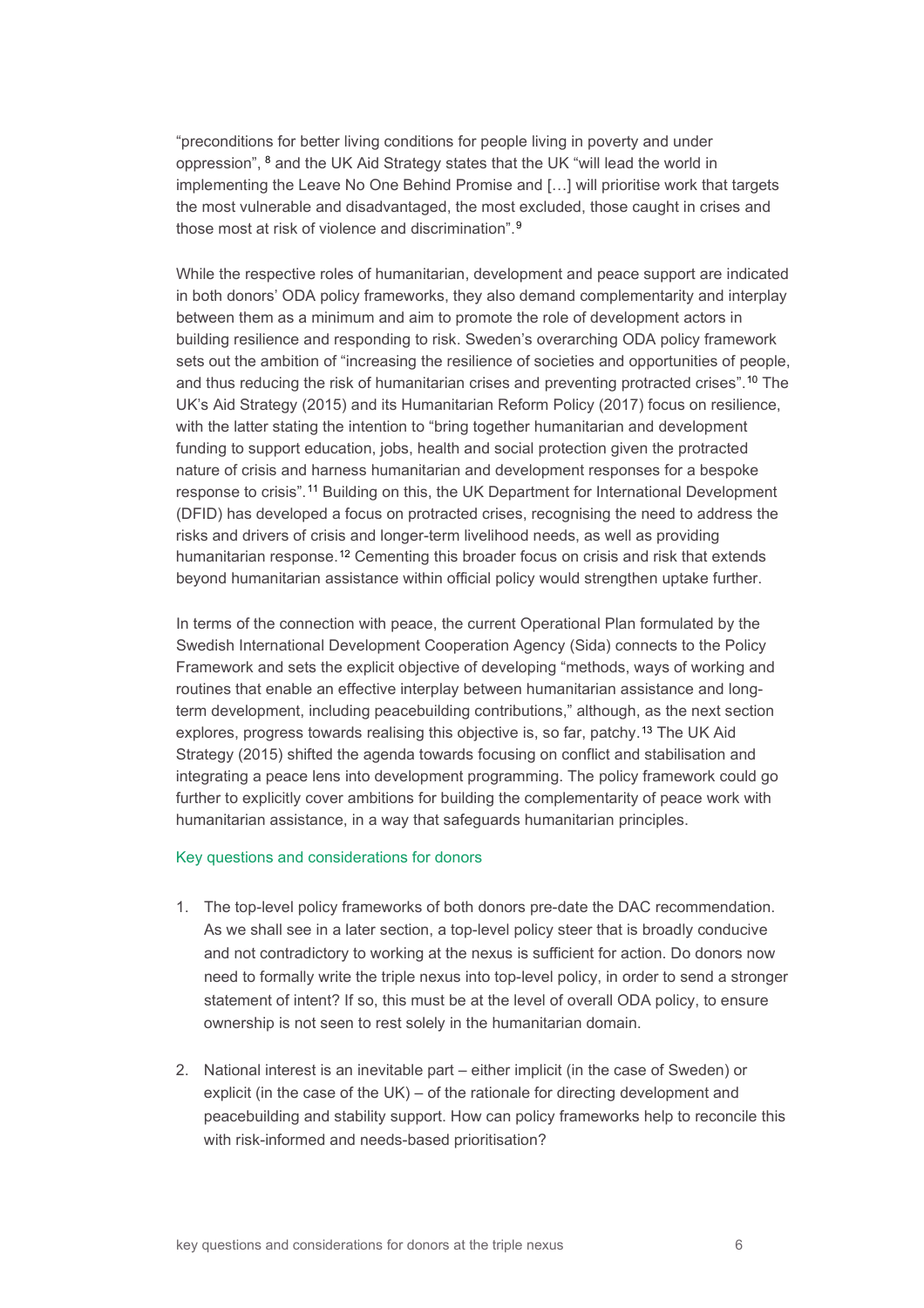## <span id="page-6-0"></span>**Translation of policy into operational strategy**

## Common observations

The nexus can be both a daunting and an abstract concept for many donor staff, and application and ownership of it can be patchy between and within ministries and departments. For joined-up approaches to become routine practice, top-level steers and commitments need to be translated into operational strategy and guidance. This 'missing middle' between top-level policy and context-specific practice was evident in both donors, and filling it is a work in progress. The process of doing so is an opportunity to build common understanding between the three 'legs' of the nexus (humanitarian, development and peace) and constructively confront any problematic differences in points of departure. Conceptual clarity is a prerequisite for effective operational guidance.

#### Notable practice

Both donors have recognised the need for and are in the process of conceptualising and/or creating common guidance and tools for staff across departments to understand what the triple nexus means in practice and to delineate what the expectations and options are for their agencies. Developing and formalising these tools will need to involve generating buy-in for them across the relevant ministries and departments, beyond the staff who have been traditionally working on crisis prevention and response, and consulting and communicating with implementing partners in the process. Striking a balance between providing the necessary central guidance to systematise approaches while continuing to encourage country teams to respond flexibly to the context will be key.

Country-specific or regional strategy processes also offer critical opportunities for translating broad ODA objectives into practice for both donors. DFID develops joined-up country strategies covering all aspects of the nexus, while Sweden's humanitarian strategies are ring-fenced from country strategies, as a means of preserving humanitarian principles. Both approaches can be compatible with realising nexus commitments – building in ways to systematically make connections with development and peace, both in process and content. For example, in Sweden's ring-fenced model, there is a dedicated chapter on development connections in each humanitarian plan, with cross-departmental discussions built into the process. At the same time, the country strategies for development assistance are starting to integrate crisis-risk considerations, though this could be made more regular, routine and consistent.

DFID uses a unique 'Business Case' model which encourages a comprehensive organisational approach to programme design and planning. The current Business Case template includes sections on risk and conflict sensitivity, though there is scope to broaden this focus and cover the full spectrum of nexus-related issues in programme planning. As a first step towards this, the Conflict, Humanitarian and Security Department (CHASE) within DFID has recently developed a programme design and business case checklist which prompts teams to consider approaches for joined-up assessments, programming and flexible funding.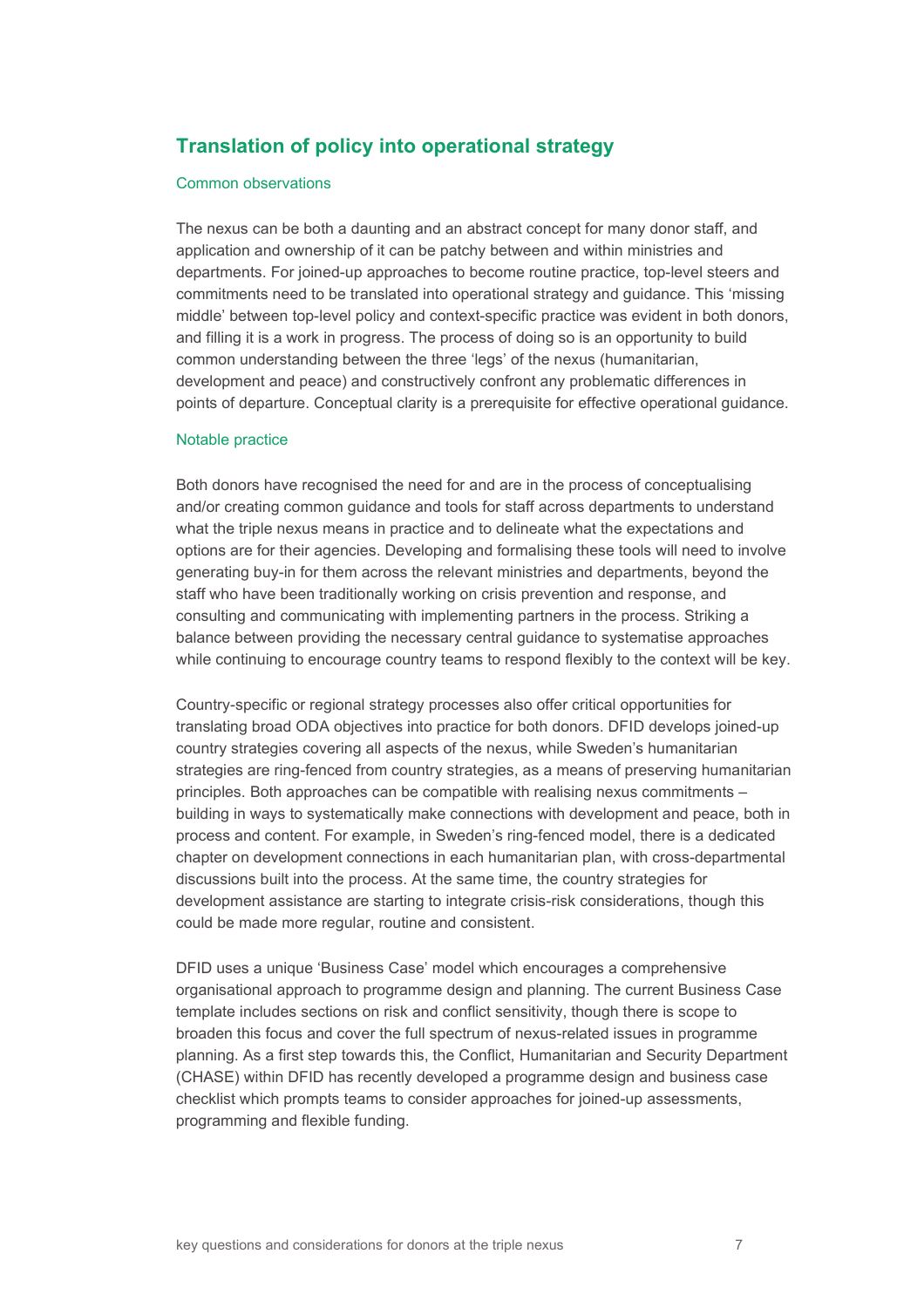## Key questions and considerations for donors

- 1. Many donors already have a 'forest' of operational guidelines and tools, from gender to conflict sensitivity and accountability. As they work to fill the 'missing middle' of operational guidance on the nexus, they face the practical question of how to do so in a way that makes sense of and is coherent with existing guidelines and tools, rather than adding to or getting lost among them. This may require either the consolidation or rethink of existing tools and guidance, or the production of a new set.
- 2. Resilience approaches have been critical in laying the groundwork and imperative to work at the nexus. There is now a need for clarity on the distinction between resilience and the broader triple nexus to avoid confusion among staff and suspicion that it is just a repackaging (see Section 1 for definition of resilience). There is no commonly held distinction of these terms between donors and agencies and so codeveloping this clarity would be beneficial.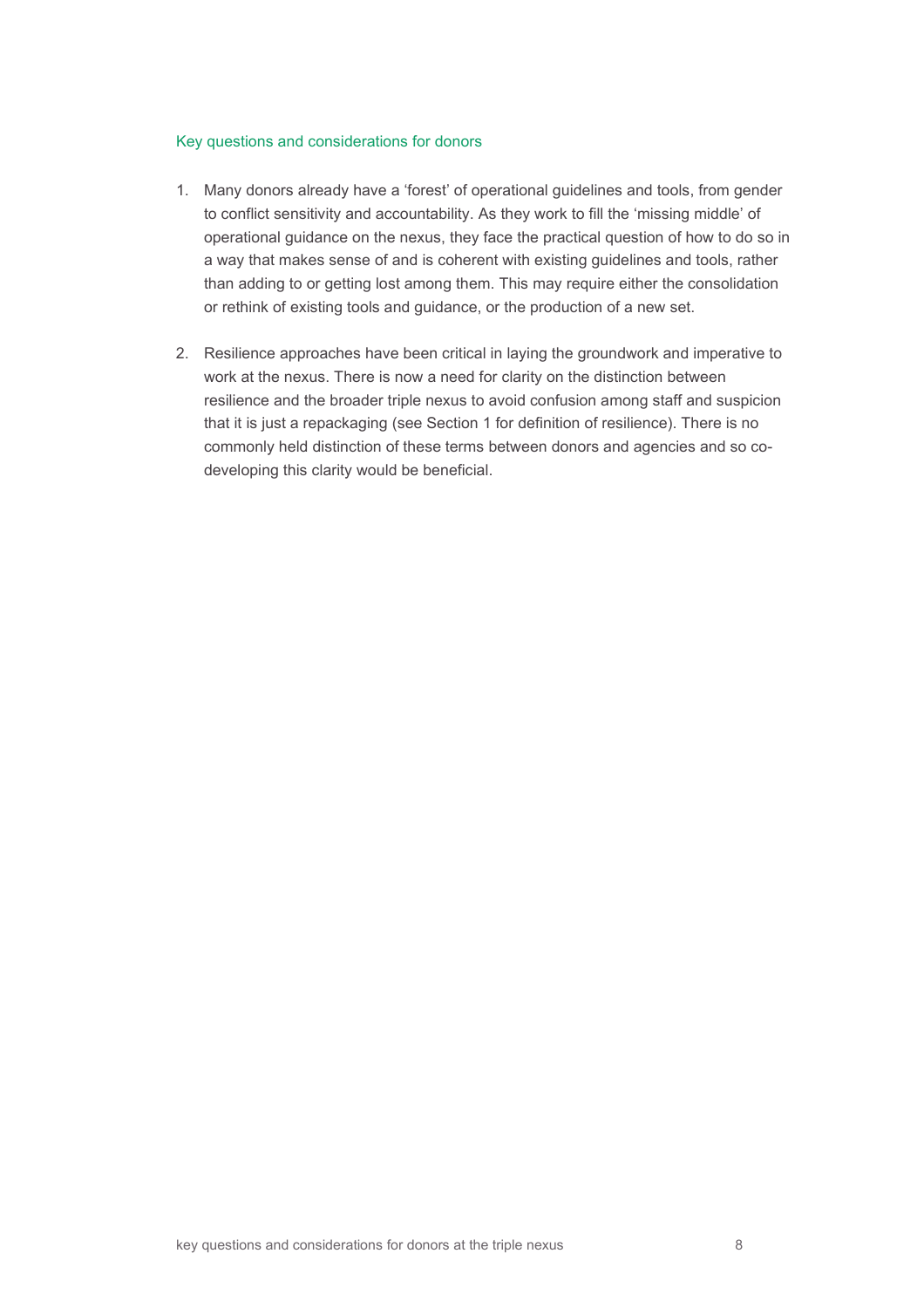# <span id="page-8-0"></span>**3. Programme and allocation cycle**

## <span id="page-8-1"></span>**Assessments and analysis**

### Common observations

Common action must be based on a common understanding of what the problem is: working at the nexus demands assessments and analysis which take account of the full set of risks, needs, vulnerabilities, coping capacities and contextual factors. This can be in the form of complementary or joint analysis exercises. Recent in-country research on collective international efforts to work at the nexus found that in general, there was not enough robust joint analysis of risks, systems and root causes. This meant that risks and needs might be "under-recognised and under-prioritised".[14](#page-21-14)

### Notable practice

Sweden and the UK use different constellations of assessment methods to diagnose situations and requirements, with different degrees of join-up. Both donors undertake country assessments every four years using standardised multi-dimensional or disciplinary methodologies to inform country strategies.[15](#page-21-15)

Sweden's multi-dimensional poverty analysis (MPDA) approach forms the basis of its overarching analytical approach for its country development plans. It defines multidimensional poverty as something that "deprives people of the freedom to decide over and shape their own lives [...] Lack of power and choice and lack of material resources form the essence of poverty".<sup>16</sup> A recent update of the definition explicitly incorporates risk and vulnerability and adds human security as a fourth dimension of poverty, an important first step to system-conscious, risk-informed analysis which now needs to be routinely and fully applied and regularly revisited in the four-year period. As explained above, humanitarian analysis is a separate annual process based on comparable crosscountry metrics of need, but one which involves, and should inform, country teams' understanding of and response to the changing context.

The UK Department for International Development (DFID) brings comprehensive analysis of seven different areas together under a single tool.[17](#page-21-17) Country Development Diagnostics provides a solid shared analysis. The 'Business Case' process requires consideration of all dimensions of the diagnostics. Country assessments are updated regularly during the four-year period and monthly and quarterly humanitarian meetings review allocations in light of internal and external analysis on changing needs and vulnerability. For both donors, ensuring that the perspectives of affected populations feed into programme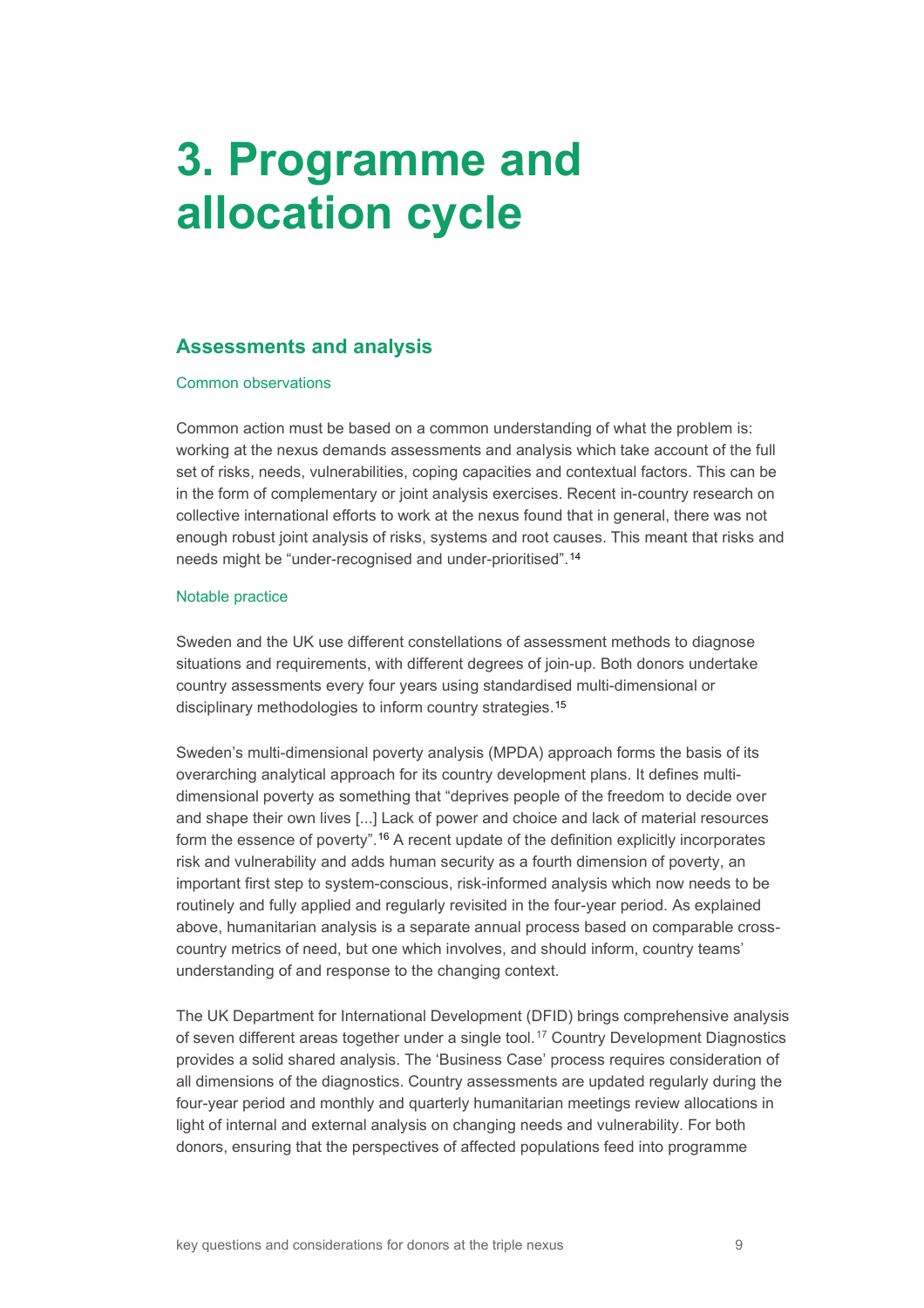design, monitoring and evaluation is crucial, through, for example, the establishment of beneficiary feedback mechanisms from the outset.

### Key questions and considerations for donors

- 1. How can donors ensure that being risk- and resilience-informed is central, rather than peripheral, to development analyses and therefore to programming plans?
- 2. Frequency and synchronicity of analysis matter in high-risk contexts. Development analyses tend to be on a four-year cycle but humanitarian analyses for some donors are annually and regularly reviewed, as situations change fast. Development analysis timeframes therefore need to embed opportunities for the frequent and ongoing analysis that is necessary in volatile situations.

## <span id="page-9-0"></span>**Programming approaches**

### Common observations

The nexus is better understood in practice than in concept. Other case studies of systemwide coordination and implementation have found that practical action at the programme level made more sense than policy definition at the headquarters level [18](#page-21-18) – perhaps unsurprisingly so, for something that must be context-specific.

In Sweden and the UK, it also appeared to be true: bottom-up collaborative solutions focusing on context-specific problems were outpacing the development of systems and protocols. In both cases, although practical examples fit into a broad set of different programming types, there is no top-down blueprint. Instead, approaches are rightly developed according to the specific situations and opportunities.

## **Box 2: Sequential and simultaneous programming**

For the purpose of this study series, DI uses the following definitions.

**Sequential programming** is the delivery of humanitarian, development and peacebuilding responses in sequence, passing on the baton as the context moves into and out of crisis. This includes transitional funding where development and peacebuilding investments allow humanitarian assistance to transition out.

**Simultaneous programming** is the delivery of humanitarian, development and peace programmes at the same time in the same context. This can involve closely joined programmes and more parallel, complementary approaches. It includes preventative approaches where development and peacebuilding investments address the risk of crisis as well as resilience approaches in situations of chronic crisis.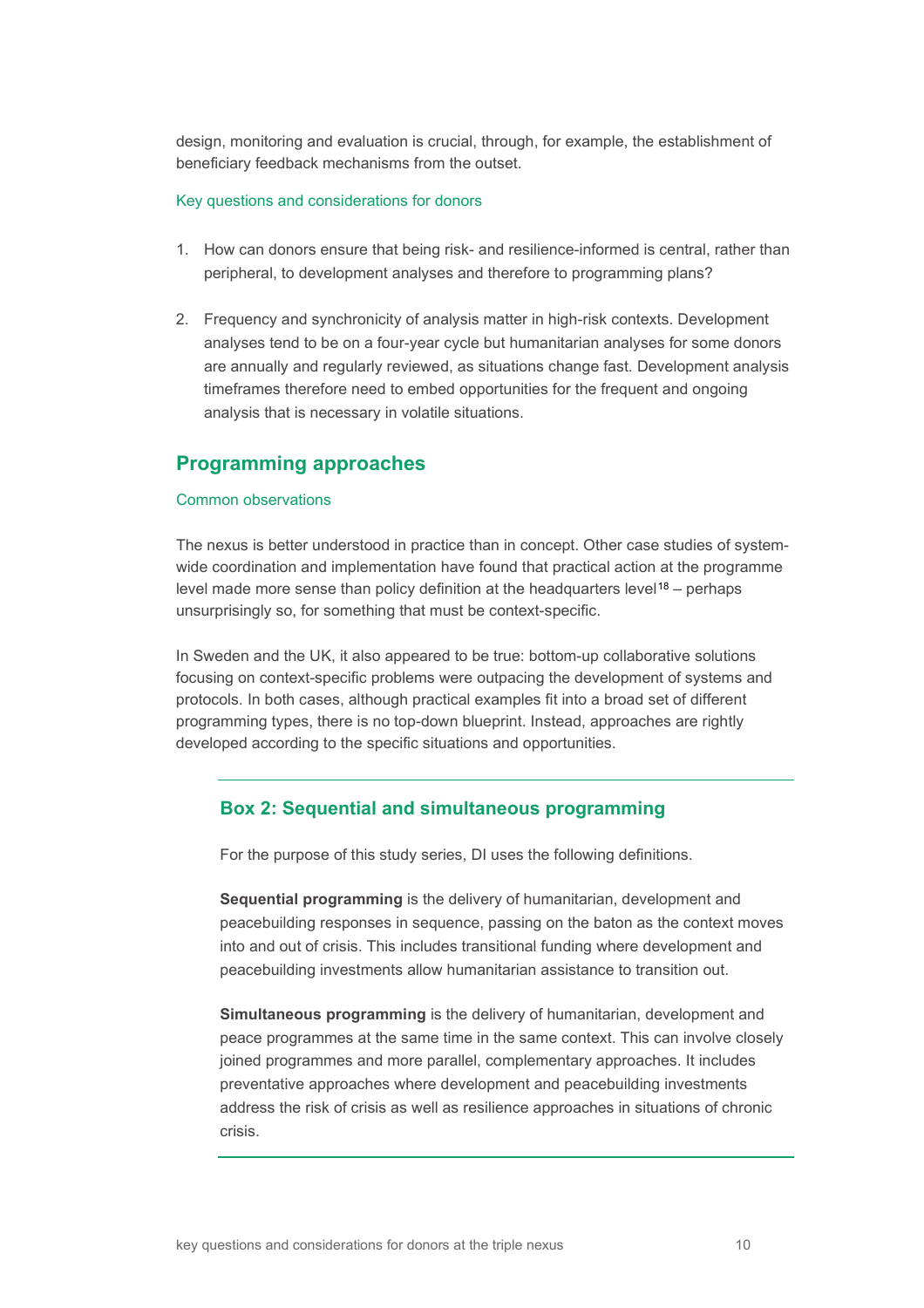### Notable practice

Sequential approaches are most evident in disaster contexts, where points for handover are perhaps easier defined than in conflict contexts. DFID has several tools and programmes which support both scaling up in development contexts to meet emerging crisis needs<sup>[19](#page-21-19)</sup> and ensuring that development programmes can be shock-responsive and adapt nutrition and social protection programming. Sweden's recent response to Cyclone Idai in Mozambique, which sought at the very outset to agree a phased approach to longterm development, might also provide a model for transitional planning in rapid-onset disasters.

Simultaneous approaches are relevant in both disaster and conflict contexts and include continuing humanitarian response at the same time as supporting peace dividends; investing in longer-term livelihoods approaches and enhancing social protection; investing in prevention through resilience, preparedness and integrating a peace lens into development programming to address crisis risk. Yemen is an example of a situation where both donors are exploring simultaneous programming, despite the highly constrained environment. For DFID, this takes the form of looking at how to align social assistance and humanitarian cash. For Sweden, it is about finding ways to support demonstrable peace dividends in the critical window following the peace agreement.

## Key questions and considerations for donors

- 1. Given the proliferation of practical examples, donors now need to focus on learning from them and sharing that learning internally and externally. Experience seems to be held within country or programme teams and there is a lack of basic systems for documenting these, let alone conducting rigorous learning and sharing. This is an obvious priority for both and applies to all donors.
- 2. Based on this learning, how can donors develop a practical menu of programming options in different types of situation while maintaining context-responsive and tailored innovation without creating a restrictive blueprint?

## <span id="page-10-0"></span>**Funding models and instruments**

## Common observations

A high degree of fungibility combined with delegated authority seems to be more important than creating specific funds or mechanisms to work at the nexus. This creates the scope for country teams and implementing partners to respond to changing situations and risk profiles and to be supported to trial new approaches in difficult settings. Specific pots and facilities focusing on one aspect of the nexus can also clearly incentivise riskinformed programming and targeted interventions but have the potential to create siloes unless a systematised approach to building complementary is taken. For both donors, funding for peacebuilding activities constitutes a small proportion of official development assistance (ODA) (4.2% for Sweden and 5.1% for the UK in 2017). This raises the question of whether a greater proportion of ODA should be allocated to peacebuilding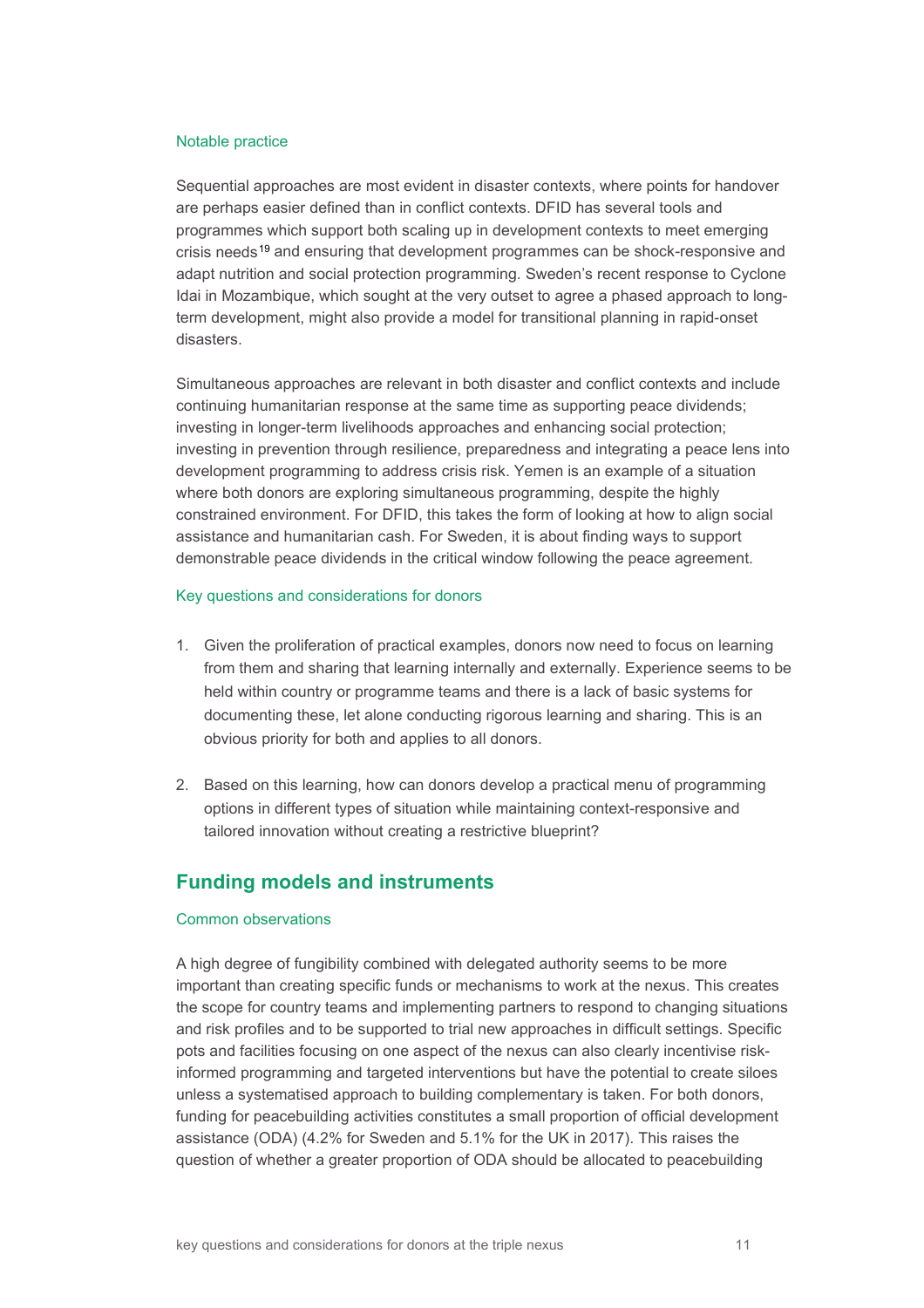activities in order to deliver on the peace aspect of the triple nexus at scale and truly address the underlying causes of crisis.

For effective delivery of the nexus agenda, development programmes need inbuilt mechanisms enabling them to scale up and down in response to crisis. However, specific contingency mechanisms tend to focus on scale-up of crisis preparedness and response programming, rather than scale-up of development or peace approaches. Holding development contingency funds is discretionary for country teams and there are countervailing pressures to ensure that funds are fully allocated. While central contingency financing mechanisms are vital for responding to rapid-onset humanitarian needs, it is equally important to expand the scope of reserve funding – whether as a separate or sub-funding window – to address anticipatory and preventative activities or respond early to long-term needs in crises.

Both donors have focused their efforts primarily on grant-based funding. Innovative and blended instruments are a much smaller part of the portfolio in crisis contexts and include support for insurance and guarantee-based models.

### Notable practice

Both Sweden and the UK have a high degree of inbuilt flexibility and decentralised decision-making in their development (and for the UK, humanitarian) funds. This has enabled country teams to direct funds to respond to the risks, longer-term causes and consequences of crises.

For Sweden, examples of country teams using this decentralised flexibility include using development assistance both to support the humanitarian pooled fund in the Democratic Republic of the Congo (DRC) and to scale-up sustainable responses for Rohingya refugees and host communities in Bangladesh. At the same time, at headquarters level, the Swedish International Development Cooperation Agency (Sida) has recently created a small resilience fund within its humanitarian budget (approximately 6% of the total budget) to ring-fence funding for discrete projects which did not quite fit the severe humanitarian needs profile, but which development programmes were not yet able to pick up, or in places where there was no development funding, such as parts of the Sahel. However, this fund is clearly a limited stopgap.

Decision-making on allocation within country budgets is also highly decentralised in both donors. DFID country directors have within their four-year budgets the flexibility and the option to move funds around in response to contextual changes, apply for access to underspend from other programmes and to access contingency funding through an Internal Risk Facility embedded into programme design and/or a central Crisis Reserve fund. DFID's Internal Risk Facility allows for pre-authorised scale-up to be built into programming budgets and partner agreements, though it has primarily been used in humanitarian programmes, such as the 2017 drought response in Somalia, and not exploited as an option for development programmes. In both donors, stronger organisational tools and guidance on use of flexible development funding to address crises would help broaden use of contingency funds beyond humanitarian programmes.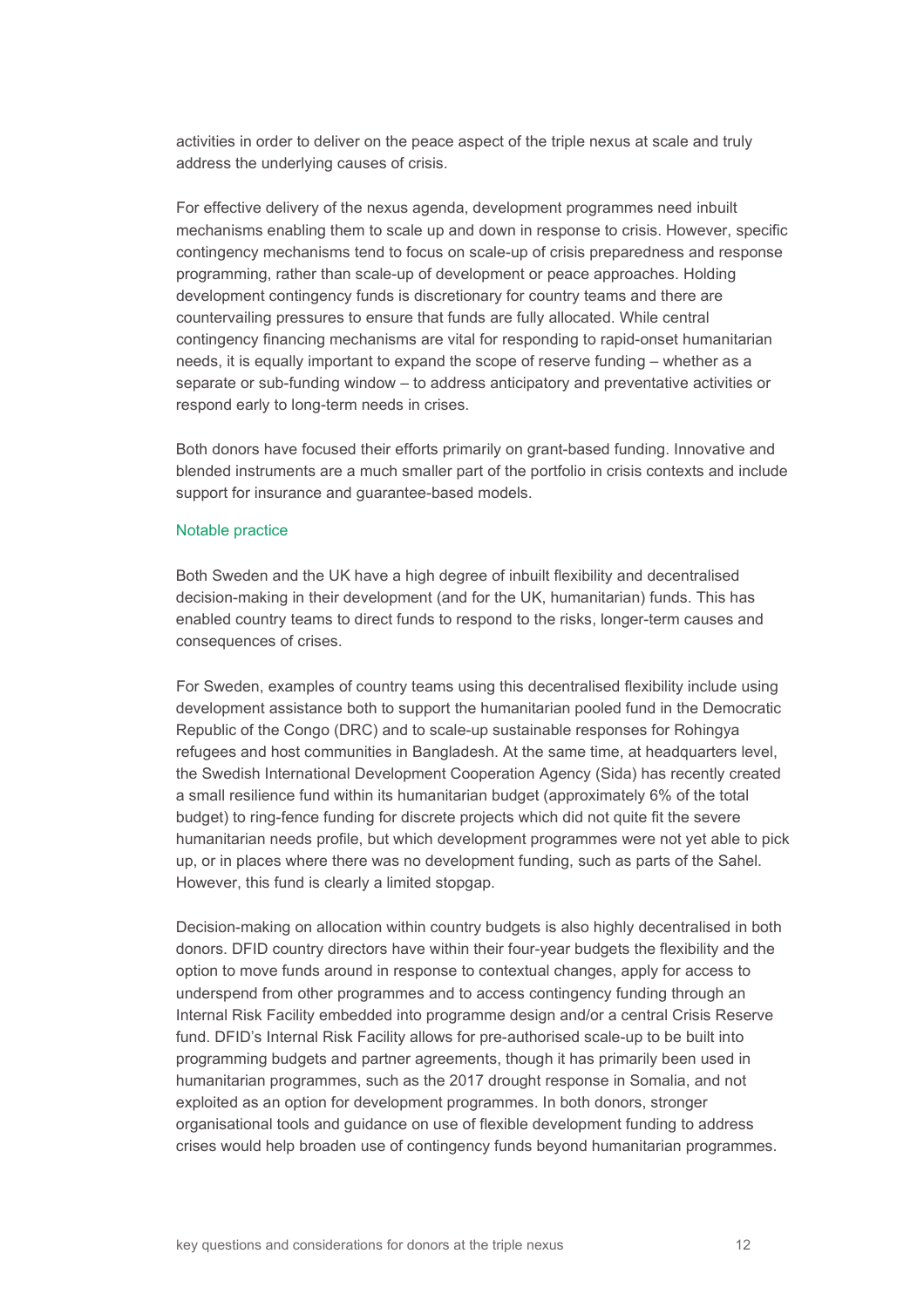### Key questions and considerations for donors

- 1. Most contingency financing mechanisms enable the scale-up of humanitarian programmes and focus on immediate response, so what can be done to broaden the uptake of similar mechanisms in development/peacebuilding funding to support a more anticipatory, adaptive and flexible response?
- 2. Making the most of flexibility and decentralisation is largely discretionary for country teams – how can this be a systematic consideration, accompanied by common clarity of what opportunities and mechanisms are available?

## <span id="page-12-0"></span>**Partnerships**

## Common observations

Donors fund others to implement their strategies, so which partners they choose to support – and how they work with them – is central to putting nexus commitments into practice. State authorities, multilateral agencies and international non-governmental organisations (INGOs) each need to be supported to bring their comparative advantages to bear to reduce risks and find lasting solutions. Although state authorities play a crucial role in this, in fragile contexts – for several reasons, including reputational and fiduciary risks and where states are parties to conflict – donors tend to channel less funding via the state. Instead, multilateral organisations, primarily UN agencies, receive the large part of funding but could be better incentivised and supported to collaborate within themselves and with each other. Sharing clear expectations and co-learning with them and with nongovernmental organisation (NGO) partners, as well as supporting their staffing capacities on the nexus, would help to advance implementation of nexus commitments.

## Notable practice

Both donors have track records in engaging partners to develop new policy applications and pilot innovative new programme approaches. Sida is actively promoting discussion and encouraging action on the nexus with its NGO partners, including through partnership fora specifically on the subject of the nexus. Programming at the nexus is specifically detailed in the Humanitarian Unit's new NGO guidelines,<sup>[20](#page-21-20)</sup> which among other cross-cutting requirements, asks that organisations set out and report how they will "do no harm" in terms of conflict sensitivity and how they will work to bridge the humanitariandevelopment divide and complement its humanitarian response with longer-term development interventions. There is also a focus on sustainability (addressing root causes of vulnerabilities) and on exit strategies (a requirement for NGOs applying for multi-year support). However, there is still a need for routine and joined-up communication of nexus-related expectations of all recipients of core and programme funding, beyond humanitarian and – from the partners' perspective – clarity of what support they can expect in this regard.

DFID is at an early stage of thinking through how multilateral and NGO partnerships can strategically align with commitments on the nexus. The SMART Rules Partnership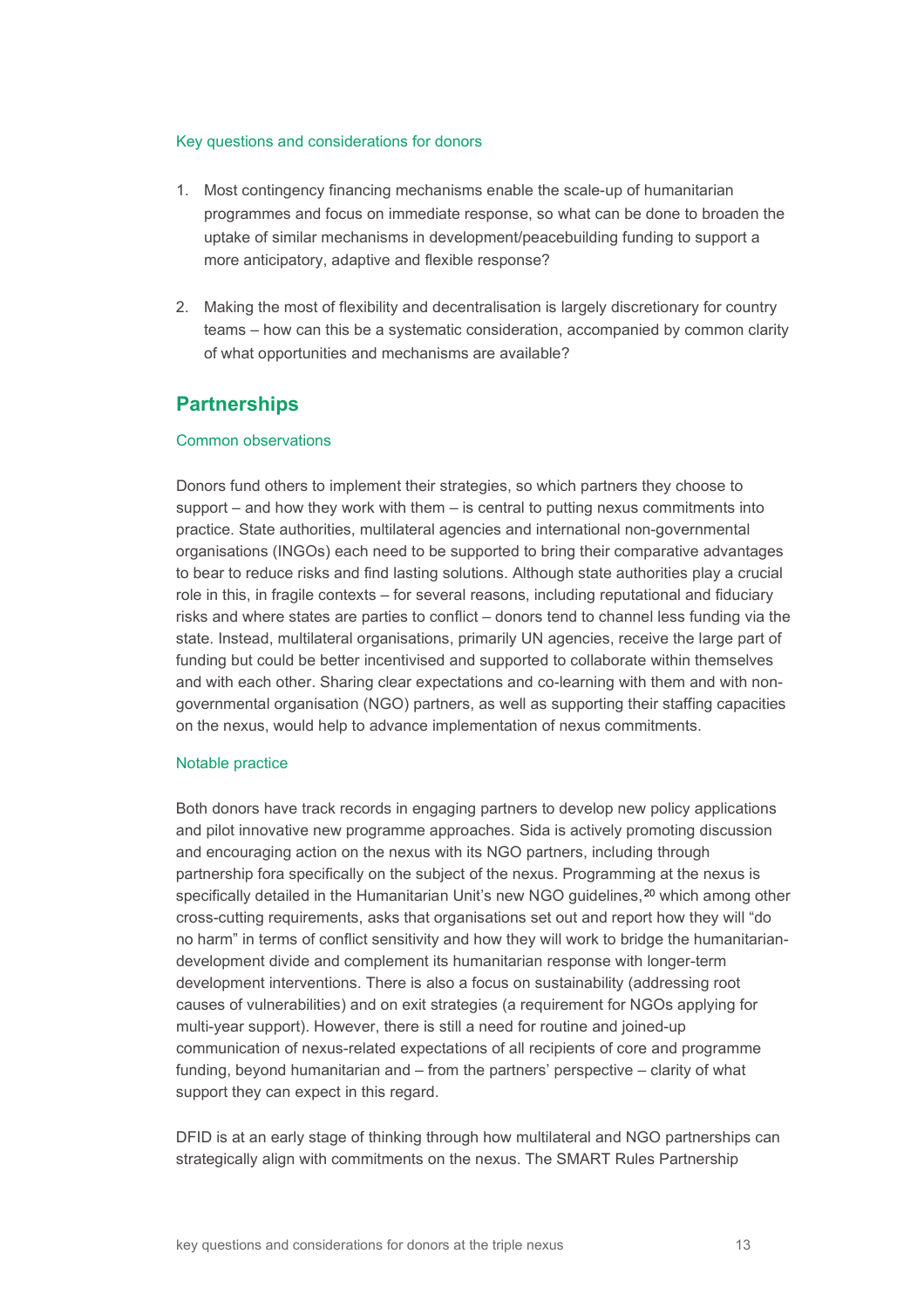Principles recognise the importance of ensuring that partners contribute to peace and security and cover sustainability issues. There is, however, scope to expand these or new partnership guidelines to more broadly cover the role of partners in risk, flexible and adaptive programming, resilience, preparedness, conflict sensitivity and peacebuilding and to promote coherence, collaboration and complementarity across humanitarian development and peace programmes in-house and with partners.

### Key questions and considerations for donors

- 1. Flexible funding is key to allowing partners the space to iterate and innovate, but at the same time there needs to be clear requirements and accountability to ensure that partners will make connections within and between themselves. How can this be built into contracts without restricting partners or adding to reporting burdens?
- 2. Supporting and incentivising multilaterals (UN agencies) to work collaboratively within and between themselves across humanitarian, development and peace programmes will require concerted efforts, including linking core and country/programme-specific funding. Can donors work together as a collective at the global level and in-country to achieve this?
- 3. How can donors expand their repertoire for working with local and national state authorities wherever possible, supporting them to effect transformative change as well as being technical partners, while being conscious of potential tensions with humanitarian and peace objectives?

## <span id="page-13-0"></span>**Monitoring, learning and evaluation**

## Common observations

All donors and agencies are on a nexus learning curve. Central systems for capturing and sharing learning are vital so that ad hoc initiatives and practice can inform wider approaches. Internally, within and between donors' relevant government ministries, mapping who is doing what where – including data on funding flows – would enable connections to be routinely made. Learning from quality evidence which integrates beneficiary feedback also needs to systematically feed back into practice, with donors supporting iterative and adaptive programming over appropriately long timeframes.

The question of qualitative and quantitative indicators for evaluating success remains challenging at the implementation level, with agencies in-country struggling to define collective outcomes that are both broad enough to encompass multiple dimensions, but detailed and realistic enough for accountability. So far, this does not appear to have been a major focus of discussion within these two donors, although DFID is aware of this challenge and considering options for developing a menu of holistic outcome-level indicators as well as further exploring how beneficiary feedback can inform and link with efforts to measure progress against these indicators.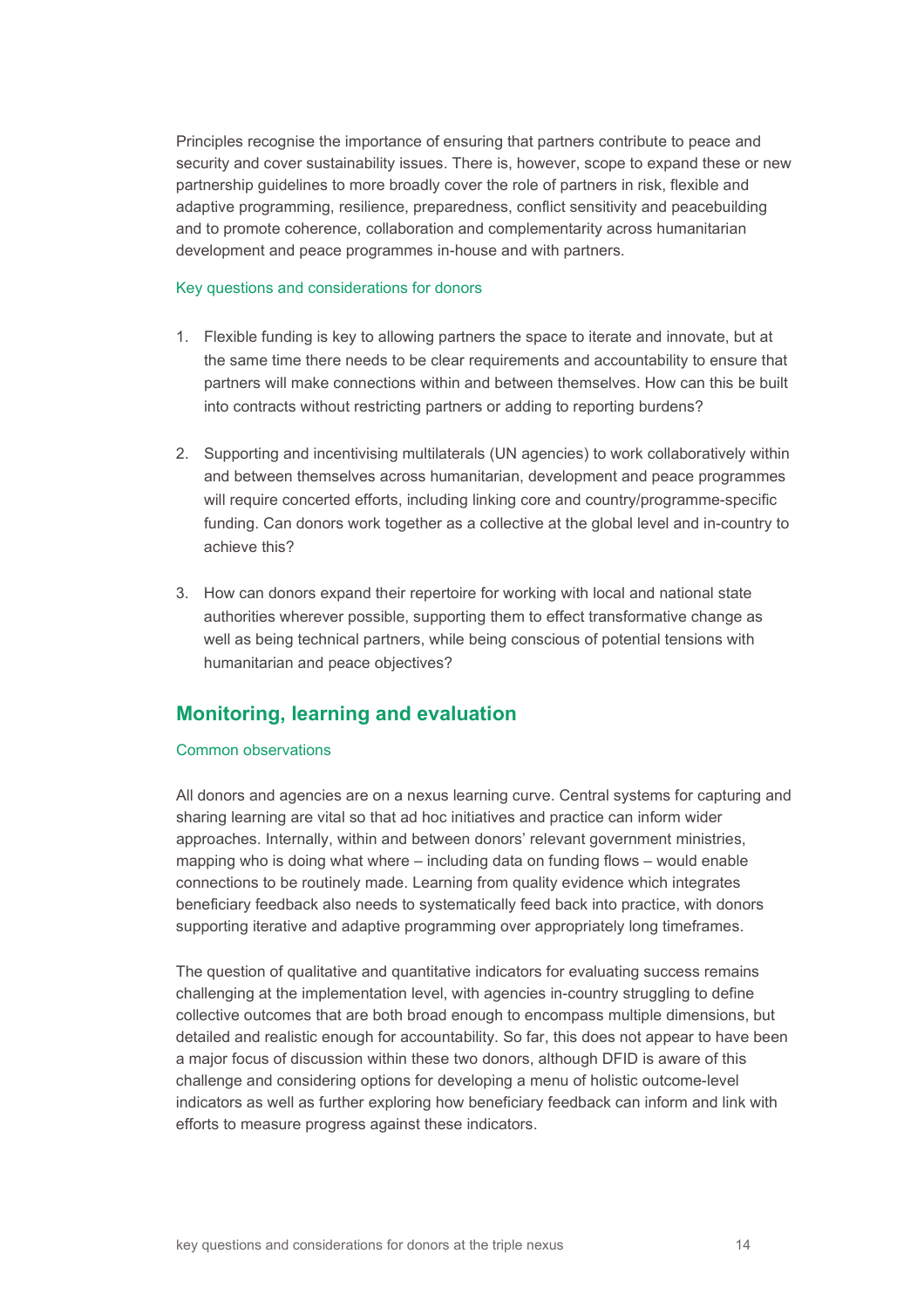#### Notable practice

Both donors are invested in developing their thinking and learning. Sweden has undertaken two recent evaluations on its progress in making connections between humanitarian and development – one internal, conducted by Sida, and the other external, conducted by the Swedish National Audit Office. Both were indicative of and revealed a high degree of commitment to progress, the picture of which was mixed. DFID has established internal networks and developed guidance to share learning on nexus-related issues between cadres or policy expertise areas providing country-level staff with technical support.

DFID and Sida are both exploring ways to support adaptive programming, though so far, their approaches are iterative and experimental and far from becoming standard practice. Sida is adopting a new learning-based adaptive approach to results-based management, which focuses on long-term sustainable results and encourages real-time changes. Pilots for adaptive programming and budgeting under its Africa Department intend to provide wider learning.<sup>[21](#page-21-21)</sup> DFID has developed adaptive programming tools and its Better Delivery department is investigating flexible alternatives to log frames used in results frameworks.

Iterative learning and meaningful monitoring require resources from both partners and donor offices. Unearmarked and flexible support to agencies can help, but in the context of wider funding scarcity, this is often in competition with programming needs. Sida supports some systems-level learning through its 'methods support' budget line and at the programme level, has built this into some agreements: INGO support under its strategy for sustainable peace includes humanitarian mediation programmes in the Central African Republic, DRC and Mali, which explicitly includes a learning component on the humanitarian-peace nexus, a model which could potentially be replicated as an alternative to relying on unearmarked funds or programme overheads to fund learning. DFID has similarly embedded learning mechanisms at the country programme level. In Nigeria, for example, an internal 'education and emergency learning lab' has been established to facilitate designing education programmes in conflict-affected areas.

#### Key questions and considerations for donors

- 1. To make connections and track progress, donors need to develop internal information management systems that work within their own existing structures. But might there be common approaches that donors can share?
- 2. How can donors constructively engage in the collective outcome discussions incountry and adapt and adopt these for their own common results frameworks? How else might they share learning on developing outcome-level indicators on resilience, peace and inclusion?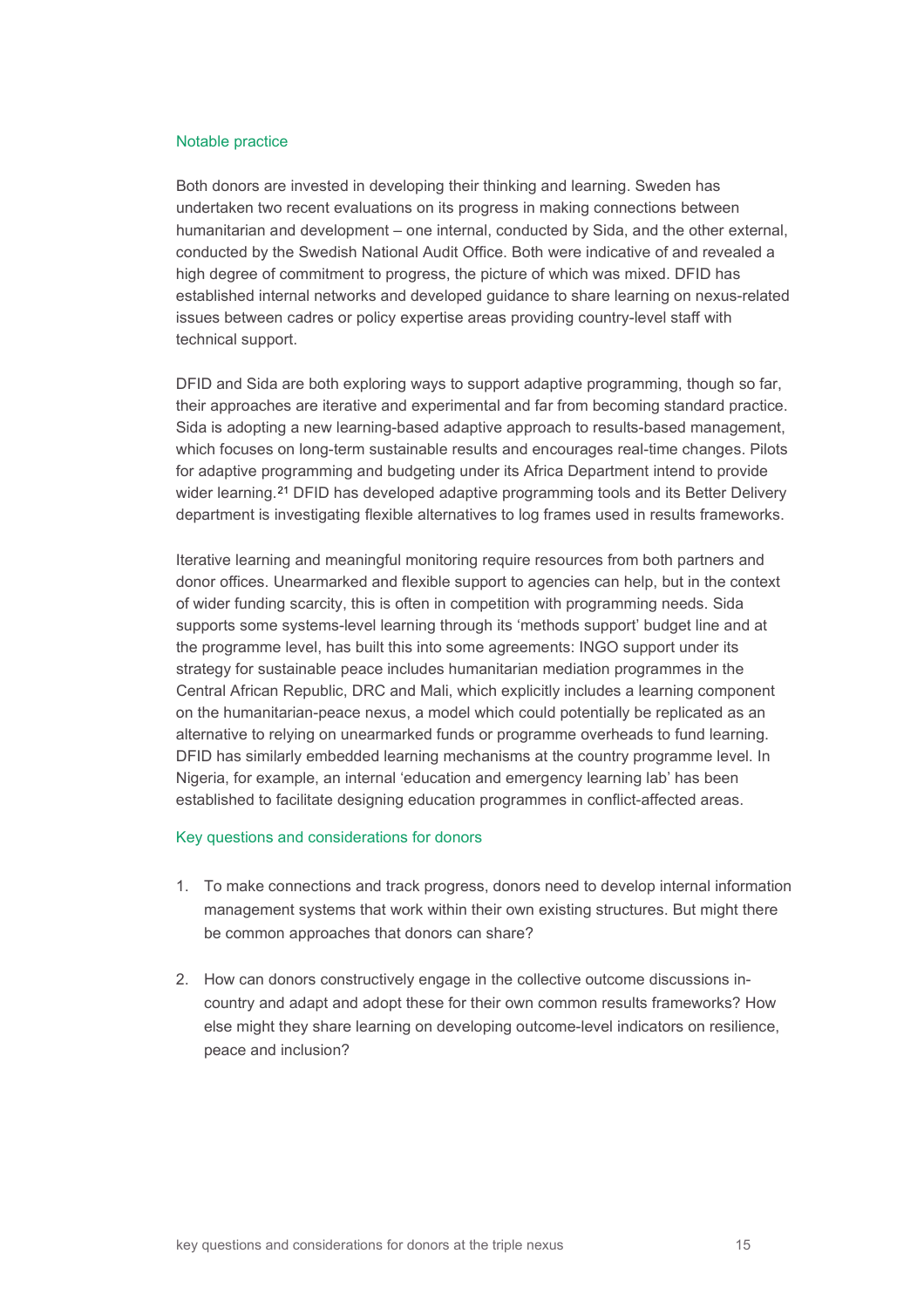# <span id="page-15-0"></span>**4. Organisational structures and systems**

## <span id="page-15-1"></span>**Structures, leadership and staffing**

## Common lessons

Sweden and the UK are quite different sized donors, with an annual official development assistance (ODA) spend of US\$5.8bn and US\$19.4bn, respectively, in 2018,<sup>[22](#page-22-0)</sup> and different administrative scales and structures to manage this. The various departmental and agency divisions within the two donors do not present insurmountable obstacles to a joined-up approach but do demand regular communication and routine co-working at all levels.

There is a need for direction from the most senior levels, reflected in official policy, that ensures that working at the nexus is an agency/ministry-wide expectation and priority rather than the domain of one leg or department. At the same time, much rests on incountry leadership to spot and respond to changing risk profiles and opportunities and to 'dare' to forge new connections. Engaged country leadership is also necessary for both donors to support and influence other parts of the international system. Donors cannot shift the centre of funding gravity or the incentives for change on their own.

Systems only go so far and having terms of reference and incentives in the right places as well as staff with the right skills is key. This needs to be integrated into recruitment, placement and performance management. In-country presence covering all aspects of the nexus in the form of multidisciplinary teams (UK) or nexus experts (Sweden) with technical support from the centre is crucial. A lack of in-country presence or treating the nexus as an optional 'add-on' results in missed opportunities.

## Notable practice

Within the Swedish International Development Cooperation Agency (Sida), there has recently been a clear steer from the highest levels of management that advancing the triple nexus is a collective responsibility – the directors of all departments have set this out as a joint priority for Sida, in keeping with the Policy Framework and the DAC recommendation. At the same time, they have mandated and resourced a specific crossdepartmental and cross-specialism 'nexus working group' within Sida.

Within DFID, cross-team technical communities of practice on issues of relevance to the nexus (for example, resilience and protracted crises) and changes to staffing structures are also helping to forge connections. Emerging changes to the organigram are helping to support greater collaboration across humanitarian and development departments. For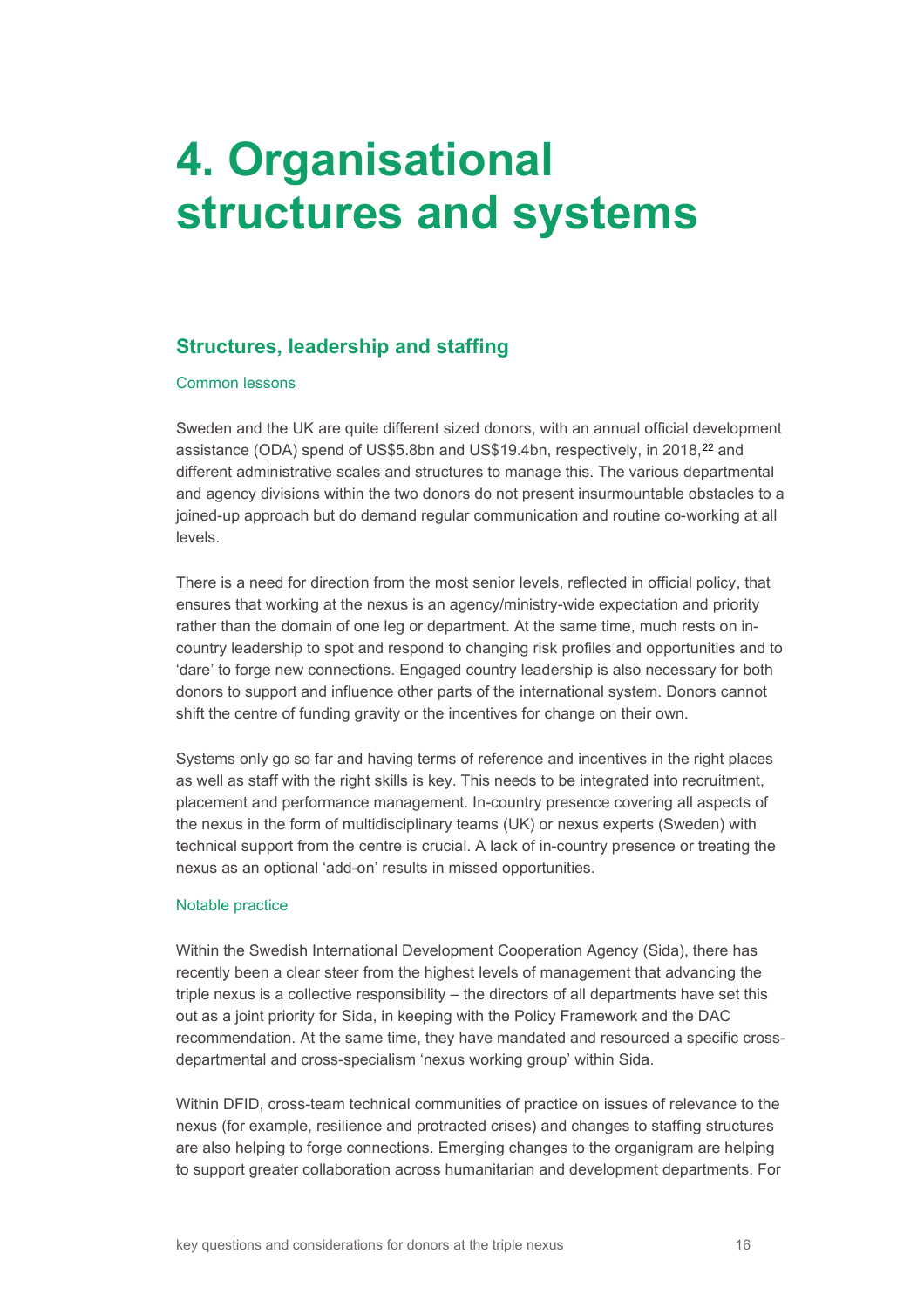example, placing a Conflict Advisor within the International Financial Institutions Department (IFID) is helping to build synergies and strengthen DFID's work in the private sector in fragile and crisis contexts outside of mainstream development. As another example, a Humanitarian Advisor has been placed in the Social Protection department within the Policy Division, helping to forge stronger links between humanitarian response and longer-term development programming.

DFID has moved towards a model of using multidisciplinary teams at the country level to ensure the right expertise is in place, including in Nepal, Nigeria, Syria and Yemen. Some country offices have also set up programme boards where Senior Responsible Officers (SROs) can talk through and identify additional resources needed for coherence and complementarity. Both approaches have proven value but are yet to be systematised in all phases and types of crisis.

In answer to multidisciplinary staffing capacity gaps, Sida has taken the move to prioritise recruitment of 10 resilience- or nexus-focused staff members – new posts created in mid-2019 and deployed to country or regional offices.[23](#page-22-1) They have been recruited to have the skillset, prior expertise and the official job description to be able to support and catalyse work across the nexus.

## Key questions and considerations for donors

- 1. Dedicated staff capacity, incentives and working groups are necessary to forge and drive forward joined-up approaches, but how can this be balanced with mainstreamed responsibilities to avoid the nexus being seen as the responsibility of a select few rather than the responsibility of all?
- 2. An effective approach to the nexus in crisis contexts requires that country staff adopt a flexible approach to programming and partner arrangements but working flexibly requires a degree of risk. How can flexibility be achieved by donors with a low risk appetite which disincentivises individual staff to adapt to contextual change?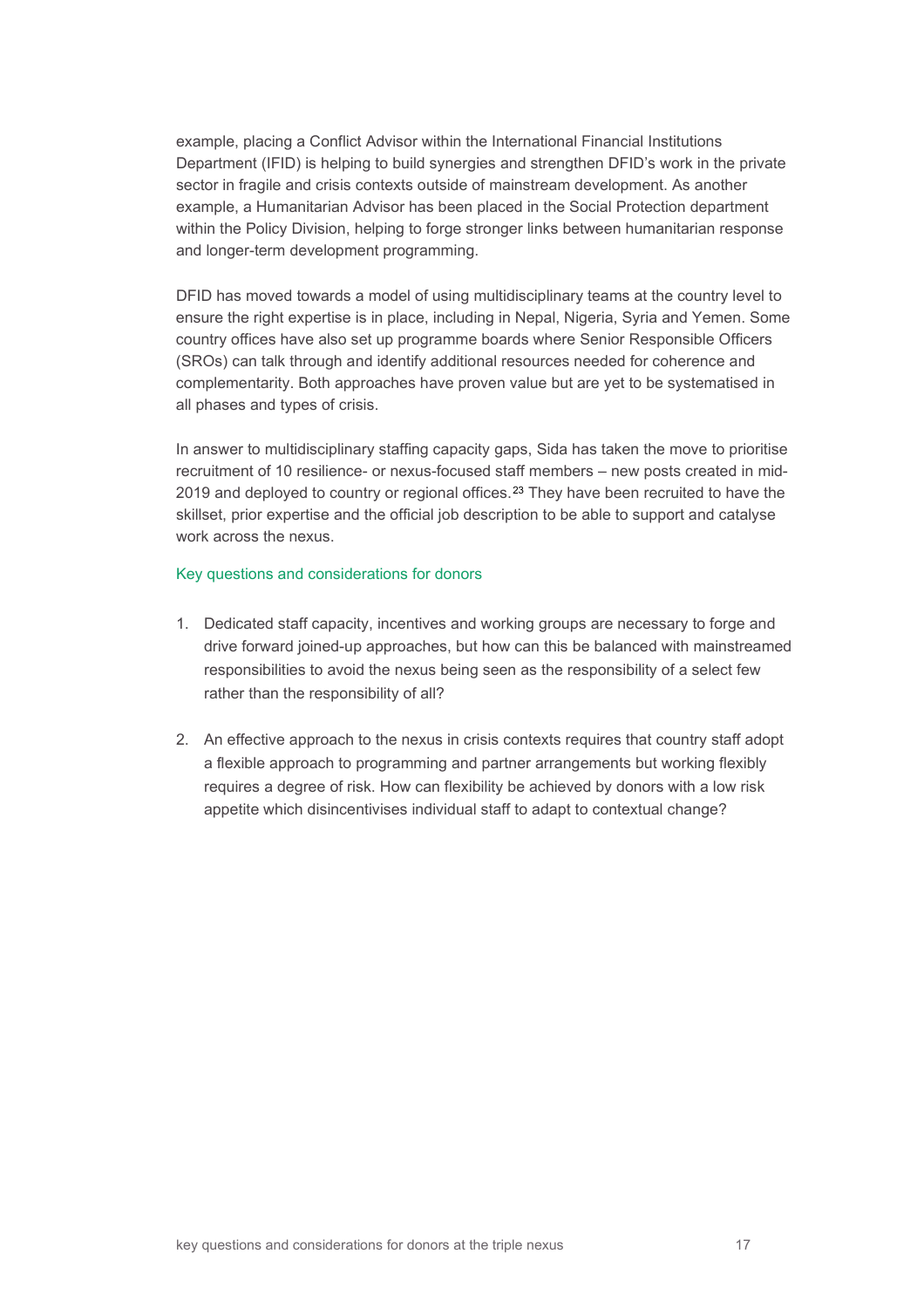# <span id="page-17-0"></span>**5. Conclusions and recommendations**

The two studies of the experiences and approaches taken by Sweden and the UK highlighted a diverse range of policies, practices and challenges. There is a shared commitment to action and a mixed picture of progress. The studies clearly show that there is no single model for putting the nexus commitments into practice and therefore these need to be developed according the particularities of each donor. Nonetheless, several common suggestions emerged which are relevant for all donors and should be considered as they seek to implement the Development Assistance Committee's triple nexus recommendation:

## Overarching policy and operational strategy

- Donor policy frameworks often indicate humanitarian, development and peacebuilding priorities. Separation can be necessary to maintain a principled humanitarian approach, though to build the necessary foundation for the nexus, it is critical that **policies include an explicit steer to build complementarity as a minimum, and where appropriate to the context, to build coherence and collaboration**. Incorporating flexible and crisis- and risk-informed priorities into development policies are key aspects of this.
- While there is a longer history of connecting humanitarian and development approaches through resilience, **building synergies with peace demands further consideration**. In order to protect need-based assistance from political imperatives, **donors need to define parameters for relevant and appropriate peace and security approaches, and equally, the limits of the nexus concerning humanitarian responses**.
- To fill the gap of the 'missing middle' between top-level policy and operational country, regional and sector strategies, **developing operational guidance on the nexus is a critical step for transforming this agenda into action**. Clarifying key concepts and associated terms is a prerequisite for this and requires confronting different internal conceptions of the purpose of official development assistance (ODA). It will be crucial here to balance the provision of central guidance to encourage a systematised approach with efforts to maintain unrestrictive, contextresponsive and tailored innovation.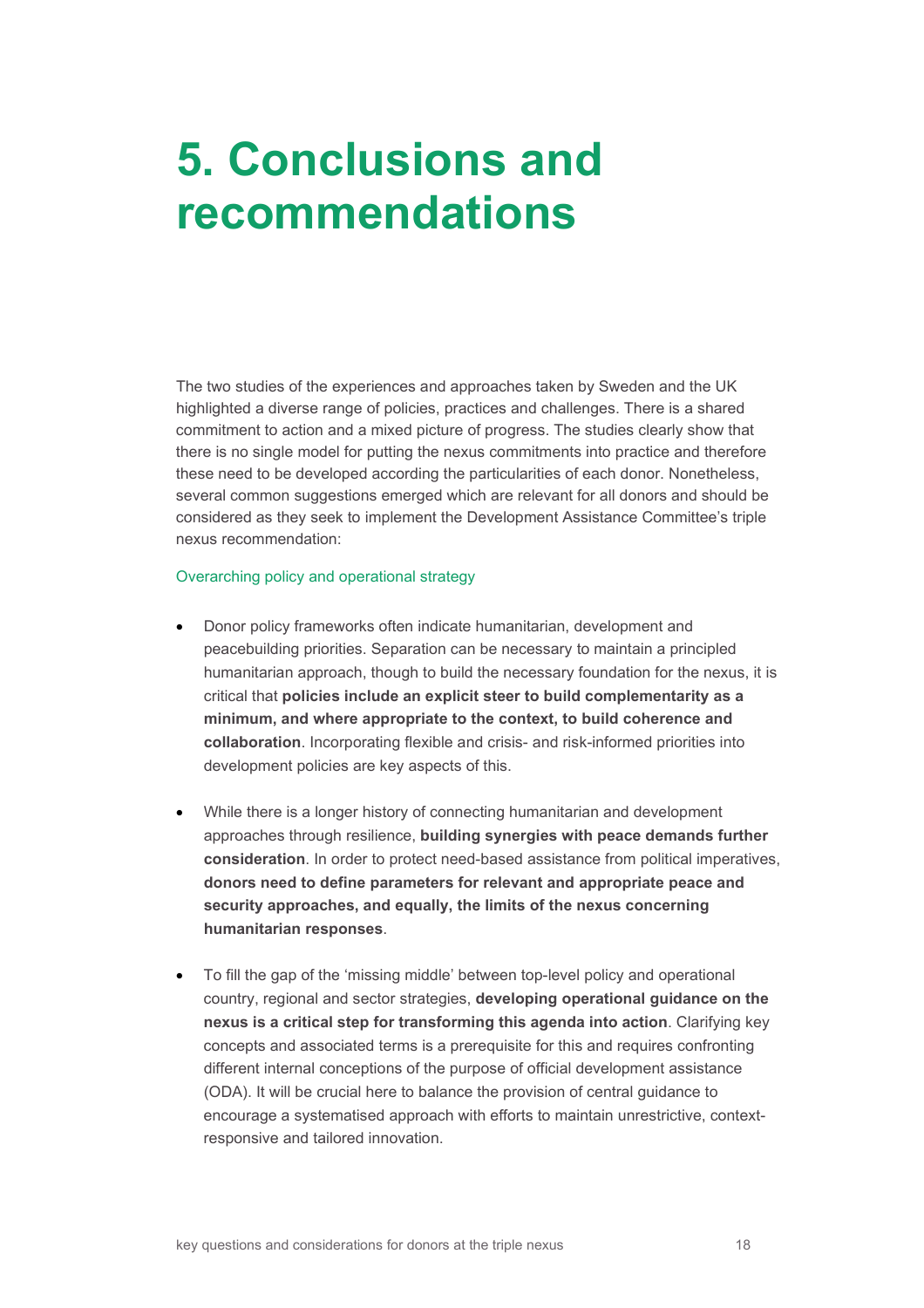## Programming and allocation cycle

- Joined-up action must be based on a comprehensive and common situation analysis – bringing together the multiple dimensions of risks, vulnerabilities and needs. These **crisis and risk-informed assessments need to be regularly reviewed, wellsynchronised and central to all strategic allocation processes**.
- Programming on the nexus has developed organically in response to opportunities in specific contexts, rather than being driven by a top-down blueprint. **There is a clear need to document, learn from and share these programming examples within and between donors** to develop an evidence base and to develop and refine models. This requires investment in both internal systems within donors and specifically supporting partners to build learning into their programming.
- The benefits of integrating contingency and risk financing mechanisms into humanitarian programmes are clear in terms of enabling scale-up in response to contextual change. **The challenge now is to broaden the uptake and standardise the use of these mechanisms in development and peacebuilding programmes**. Decentralised decision-making and flexible funding can allow country teams significant scope to respond to new contexts or analysis. This now needs to become routine rather than discretionary.
- Systematically integrating risk, resilience, peacebuilding and inclusion and identifying appropriate qualitative and quantitative outcome-level indicators and beneficiary feedback mechanisms in the programme design and quality assurance phase is a first step to measuring progress on the nexus. Drawing upon learning from donor's own programming and efforts to build 'collective outcomes' at the country level, **donors should iteratively co-develop with partners a menu of outcome indicators on risk, resilience, peacebuilding and inclusion**.
- For donor partnerships with non-governmental organisations and multilateral agencies to strategically contribute to the nexus, **it will be vital that donors work collectively at global and country levels to co-develop and clearly communicate shared expectations on risk, resilience and peace outcomes with partners, and integrate these into partner performance agreements and reviews** in a way that genuinely supports and encourages effective programming rather than increasing report burdens.

## Operational structure, leadership and staffing

• Strong leadership on the nexus is fundamental to progress. **It will be critical that the highest level of donor management identifies and communicates the nexus as a cross-organisational collective priority**, directly mandating existing or new internal learning and technical working groups on the nexus.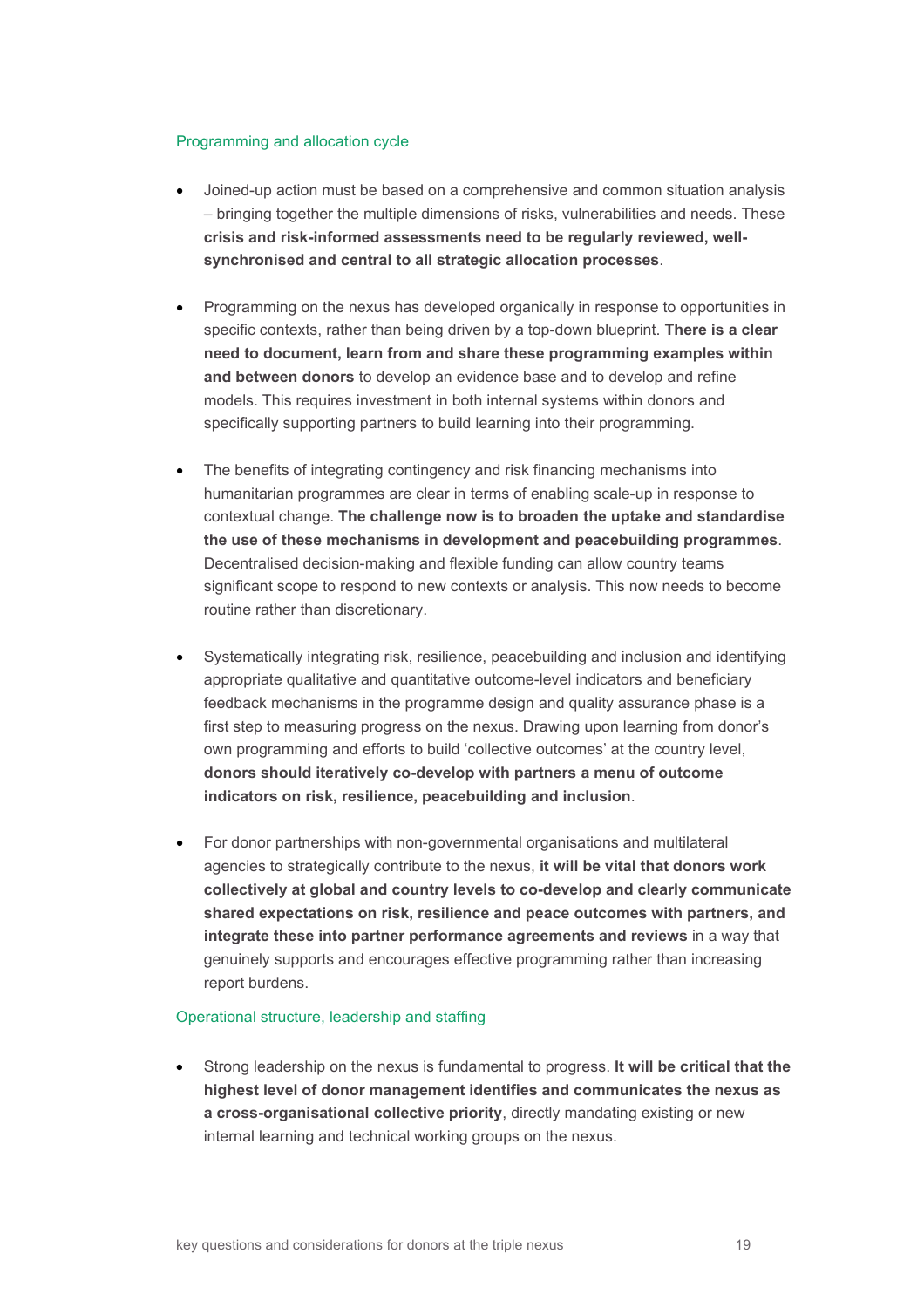• Donors must ensure that **staff with the right skills are in the right places and are given enough time to invest in identifying opportunities and making connections**. This can be done by investing in training, cross-team learning and inter-team deployments as well as embedding expectations on risk, resilience and peacebuilding in staff performance management systems. Supporting dedicated staff leadership on the nexus will be crucial, by establishing multidisciplinary teams from the outset of and in all phases and types of crises, and/or appointing dedicated staff with the skills and responsibilities to support and catalyse colleagues and partners to implement the nexus.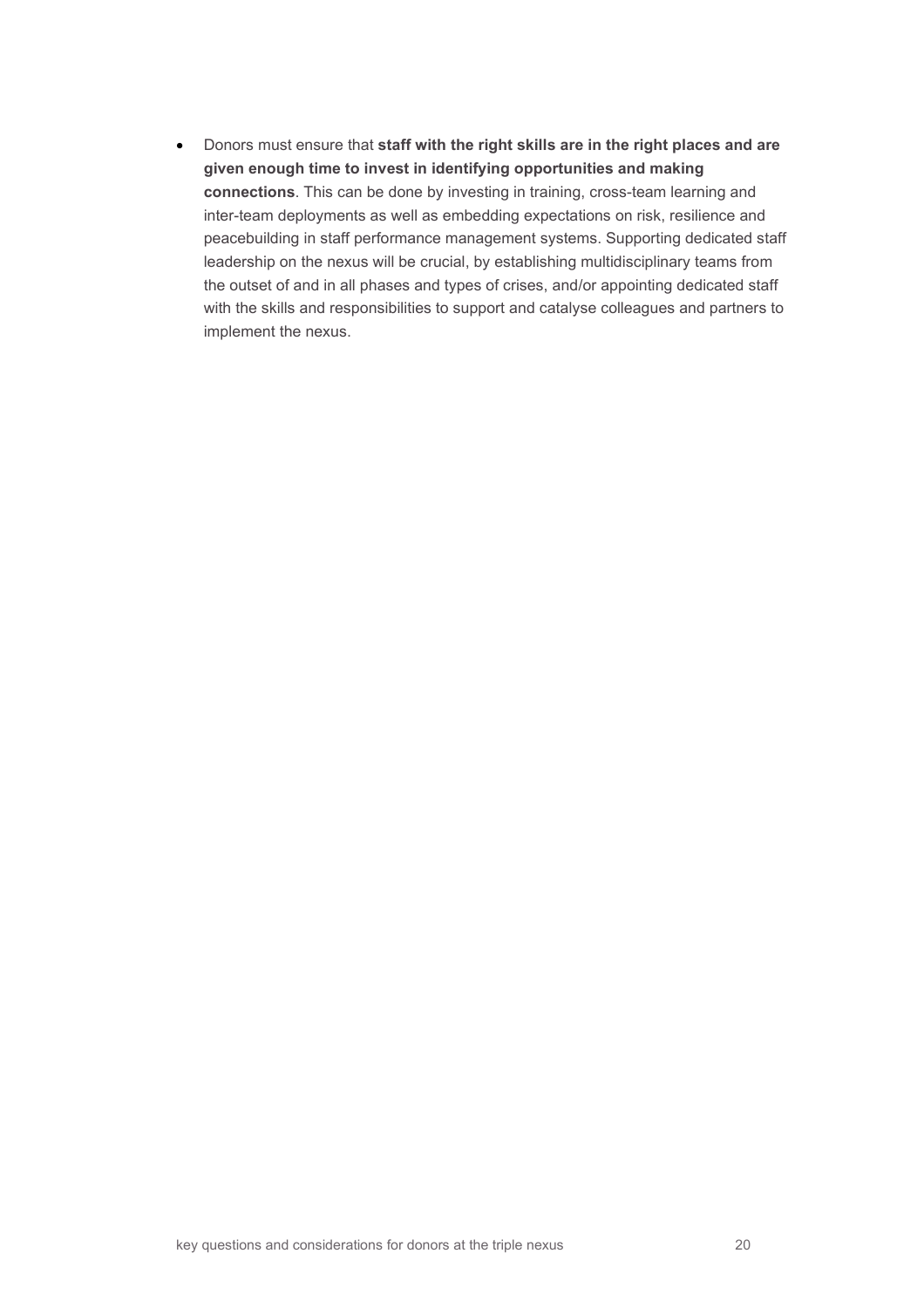# <span id="page-20-0"></span>**Appendix 1: Acknowledgements**

This report was co-authored by Sarah Dalrymple and Sophia Swithern, and reviewed by Amy Dodd and Angus Urquhart. The authors would like to thank the wide range of stakeholders who contributed qualitative input through key informant interviews from the Swedish and UK governments, with a special thanks to Barbara Lecq and Rachel Devlin from DFID. A full list of these contributors is available in the Annexes to the UK and Sweden reports.[24](#page-22-2)

We would like to express our gratitude to the Global Humanitarian Assistance programme funders: the Department of Foreign Affairs, Trade and Development, Canada; the Human Rights, Good Governance and Humanitarian Aid Department of the Ministry of Foreign Affairs, the Netherlands; the Swedish International Development Cooperation Agency; and the Department for Humanitarian Action at the Ministry of Foreign Affairs, Denmark.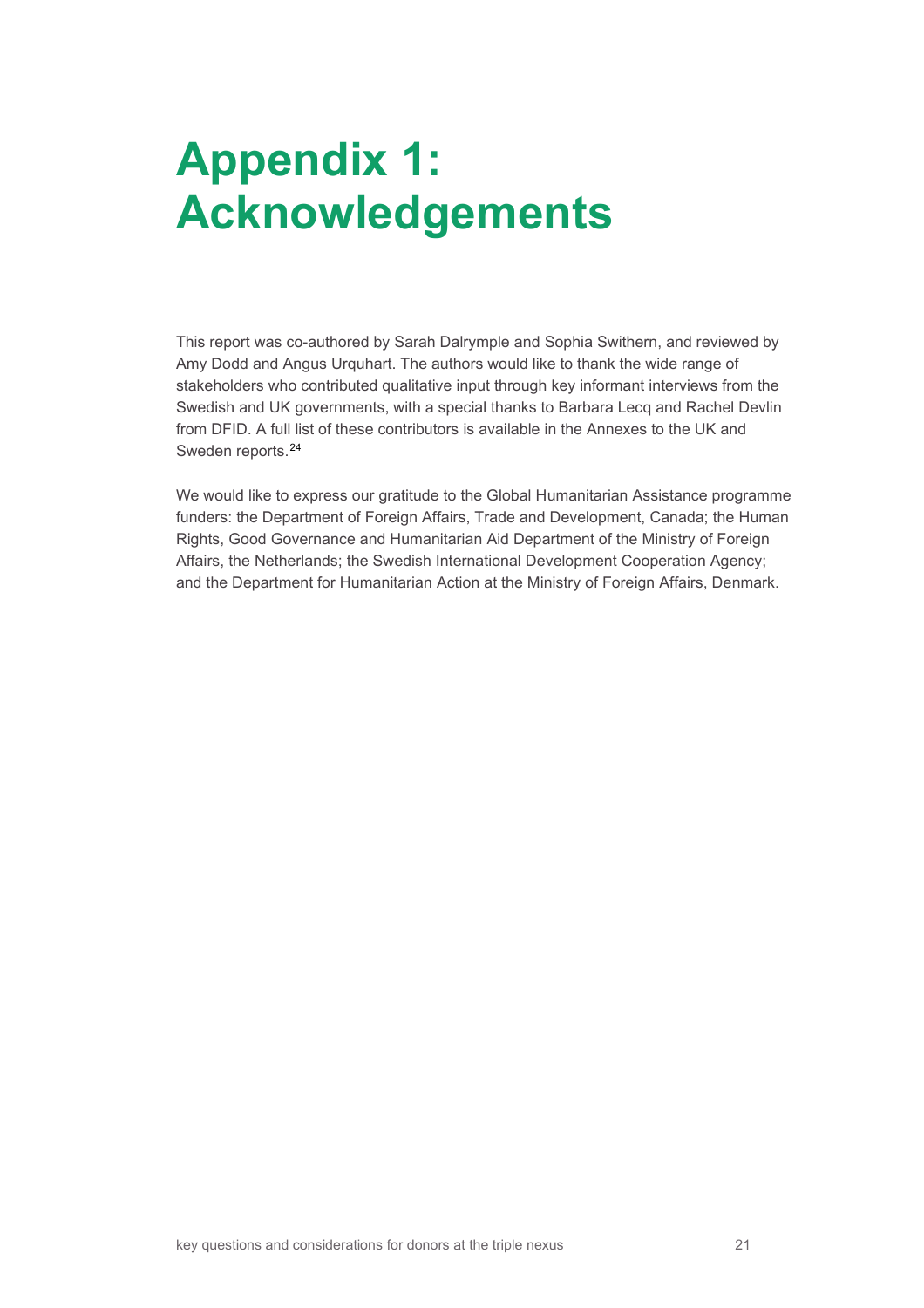## <span id="page-21-0"></span>**Notes**

<span id="page-21-1"></span><sup>1</sup> Agenda for Humanity: 5 Core Responsibilities 24 Transformations[, https://www.agendaforhumanity.org/](https://www.agendaforhumanity.org/) (accessed 4 December 2019)

<span id="page-21-2"></span><sup>2</sup> As yet, there is no international consensus on the definition of 'collective outcomes'. For the purpose of this research and drawing upon the 'key elements' articulated by the Inter-Agency Standing Committee Task Team on the Humanitarian-Development Nexus, a 'collective outcome' is understood to refer to a jointly envisioned outcome which has the aim of addressing vulnerabilities and risks and requires the combined efforts of humanitarian, development and peace actors, among others.

<span id="page-21-3"></span><sup>3</sup> OECD, 2019. DAC Recommendation on the Humanitarian-Development-Peace Nexus. Available at: <https://legalinstruments.oecd.org/public/doc/643/643.en.pdf>

<span id="page-21-4"></span><sup>4</sup> Development Initiatives, 2019. Donors at the triple nexus: lessons from the United Kingdom. Available at [www.devinit.org/publications/donors-triple-nexus-lessons-united-kingdom.](http://www.devinit.org/publications/donors-triple-nexus-lessons-united-kingdom) Development Initiatives, 2019.

Donors at the triple nexus: lessons from Sweden. Available a[t www.devinit.org/publications/donors-triple-nexus](http://www.devinit.org/publications/donors-triple-nexus-lessons-sweden)[lessons-sweden](http://www.devinit.org/publications/donors-triple-nexus-lessons-sweden)

<span id="page-21-5"></span><sup>5</sup> See endnote 3.

<span id="page-21-6"></span><sup>6</sup> Poole L. and Culbert, V., 2019. Financing the nexus: Gaps and opportunities from a field perspective*.* Page 19. Available at: [https://www.nrc.no/resources/reports/financing-the-nexus-gaps-and-opportunities-from-a-field](https://www.nrc.no/resources/reports/financing-the-nexus-gaps-and-opportunities-from-a-field-perspective/)[perspective/](https://www.nrc.no/resources/reports/financing-the-nexus-gaps-and-opportunities-from-a-field-perspective/)

<span id="page-21-7"></span> $^7$  See, for example, DFID and UK Aid, 2017. Saving lives, building resilience, reforming the system: the UK  $\,$ government's humanitarian reform policy. Available at:

[https://assets.publishing.service.gov.uk/government/uploads/system/uploads/attachment\\_data/file/659965/UK-](https://assets.publishing.service.gov.uk/government/uploads/system/uploads/attachment_data/file/659965/UK-Humanitarian-Reform-Policy1.pdf)[Humanitarian-Reform-Policy1.pdf;](https://assets.publishing.service.gov.uk/government/uploads/system/uploads/attachment_data/file/659965/UK-Humanitarian-Reform-Policy1.pdf) and Sida, 2016. Designing Relief and Development to enhance resilience and impact*.*

<span id="page-21-8"></span><sup>8</sup> Government of Sweden, 2016. Policy Framework for Swedish development cooperation and humanitarian assistance: Government Communication 2016/17 Available at[: https://www.government.se/legal-](https://www.government.se/legal-documents/2017/05/policy-framework-for-swedish-development-cooperation-and-humanitarian-assistance/)

[documents/2017/05/policy-framework-for-swedish-development-cooperation-and-humanitarian-assistance/](https://www.government.se/legal-documents/2017/05/policy-framework-for-swedish-development-cooperation-and-humanitarian-assistance/) <sup>9</sup> DFID, 2015. UK aid: tackling global challenges in the national interest. Available at:

<span id="page-21-9"></span>[https://assets.publishing.service.gov.uk/government/uploads/system/uploads/attachment\\_data/file/478834/ODA](https://assets.publishing.service.gov.uk/government/uploads/system/uploads/attachment_data/file/478834/ODA_strategy_final_web_0905.pdf) strategy\_final\_web\_0905.pdf

<span id="page-21-10"></span><sup>10</sup> Government of Sweden, 2016. Policy Framework for Swedish development cooperation and humanitarian assistance: Government Communication 2016/17. Page 60. Available at: [https://www.government.se/legal](https://www.government.se/legal-documents/2017/05/policy-framework-for-swedish-development-cooperation-and-humanitarian-assistance/)[documents/2017/05/policy-framework-for-swedish-development-cooperation-and-humanitarian-assistance/](https://www.government.se/legal-documents/2017/05/policy-framework-for-swedish-development-cooperation-and-humanitarian-assistance/)

<span id="page-21-11"></span><sup>11</sup> DFID, 2017. Saving lives, building resilience, reforming the system: the UK government's humanitarian reform policy. Available at:

[https://assets.publishing.service.gov.uk/government/uploads/system/uploads/attachment\\_data/file/659965/UK-](https://assets.publishing.service.gov.uk/government/uploads/system/uploads/attachment_data/file/659965/UK-Humanitarian-Reform-Policy1.pdf)[Humanitarian-Reform-Policy1.pdf](https://assets.publishing.service.gov.uk/government/uploads/system/uploads/attachment_data/file/659965/UK-Humanitarian-Reform-Policy1.pdf)

<span id="page-21-12"></span><sup>12</sup> DFID, 2017 (internal document). Protracted crises discussion paper.

<span id="page-21-13"></span><sup>13</sup> [See](file://DIPR-DC01/data/company%20data/Projects/GHA/Phase%20IV/Projects/P0343%20GHA%20Crisis%20Financing%202019/1.%20Financing%20Collective%20Outcomes/Project%20content/Donor%20studies/Final%20reports/back%20from%20edit/See) endnote 9.

<span id="page-21-14"></span><sup>14</sup> See endnote 6.

<span id="page-21-15"></span><sup>15</sup> In the case of Sweden, these are called 'country development plans'.<br><sup>16</sup> Sida, 2017. Poverty toolbox: MDPA Poverty analysis. Page 5. Available at:

<span id="page-21-16"></span>[https://www.sida.se/contentassets/4ecfd42348644d32abbfdccbed6f15c0/mdpa\\_poverty\\_analysis.pdf](https://www.sida.se/contentassets/4ecfd42348644d32abbfdccbed6f15c0/mdpa_poverty_analysis.pdf)

<span id="page-21-17"></span><sup>17</sup> This includes assessment modules on conflict, resilience and service delivery, with optional modules on fragility, humanitarian, inclusion, governance and human development, including risk.

<span id="page-21-18"></span><sup>18</sup> See endnote 6.

<span id="page-21-19"></span><sup>19</sup> This involves including crisis modifiers in the recently concluded multi-year Building Resilience to Adaptation to Climate Extremes and Disasters (BRACED) programme. Se[e http://www.braced.org/](http://www.braced.org/) (accessed 4 December 2019)

<span id="page-21-20"></span><sup>20</sup> Sida, 2018. NGO guidelines: for non-governmental strategic partner organisations to the Humanitarian Unit at Sida.

<span id="page-21-21"></span><sup>21</sup> OECD, 2019a. OECD development co-operation peer reviews: Sweden 2019. Available at: [https://read.oecd](https://read.oecd-ilibrary.org/development/oecd-development-co-operation-peer-reviews-sweden-2019_9f83244b-en#page1)[ilibrary.org/development/oecd-development-co-operation-peer-reviews-sweden-2019\\_9f83244b-en#page1](https://read.oecd-ilibrary.org/development/oecd-development-co-operation-peer-reviews-sweden-2019_9f83244b-en#page1)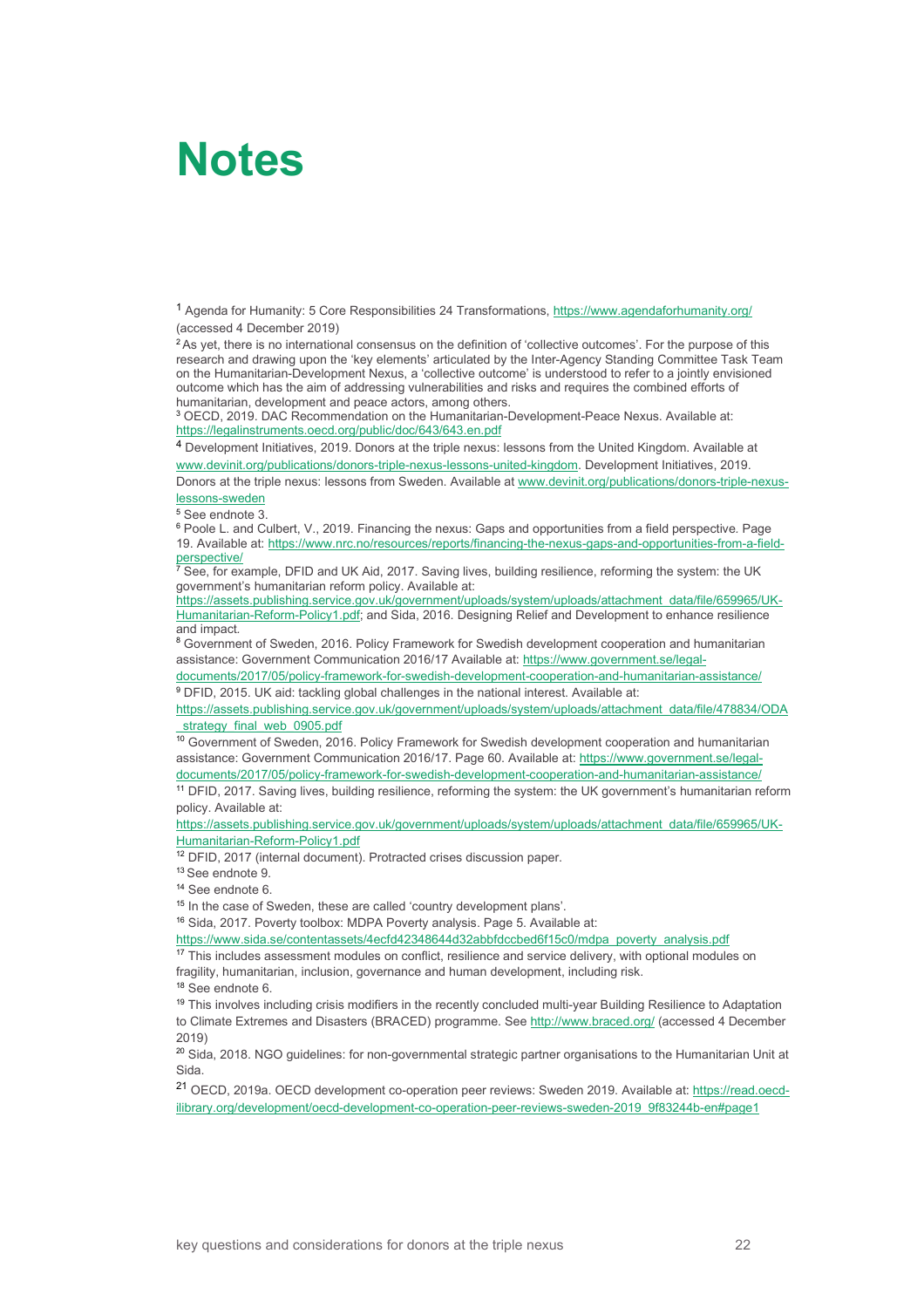<span id="page-22-0"></span><sup>22</sup> Donor tracker profiles for UK and Sweden, <https://donortracker.org/country/united-kingdom> and <https://donortracker.org/country/sweden> (accessed 27 November 2019)

<span id="page-22-1"></span><sup>23</sup> These posts are deployed to Ethiopia, DRC, Burkina Faso/Sahel, Bangladesh, Sudan/South Sudan.

<span id="page-22-2"></span><sup>24</sup> Development Initiatives, 2019. Donors at the triple nexus: lessons from the United Kingdom. Available at [www.devinit.org/publications/donors-triple-nexus-lessons-united-kingdom.](http://www.devinit.org/publications/donors-triple-nexus-lessons-united-kingdom) Development Initiatives, 2019. Donors at the triple nexus: lessons from Sweden. Available a[t www.devinit.org/publications/donors-triple-nexus](http://www.devinit.org/publications/donors-triple-nexus-lessons-sweden)[lessons-sweden](http://www.devinit.org/publications/donors-triple-nexus-lessons-sweden)